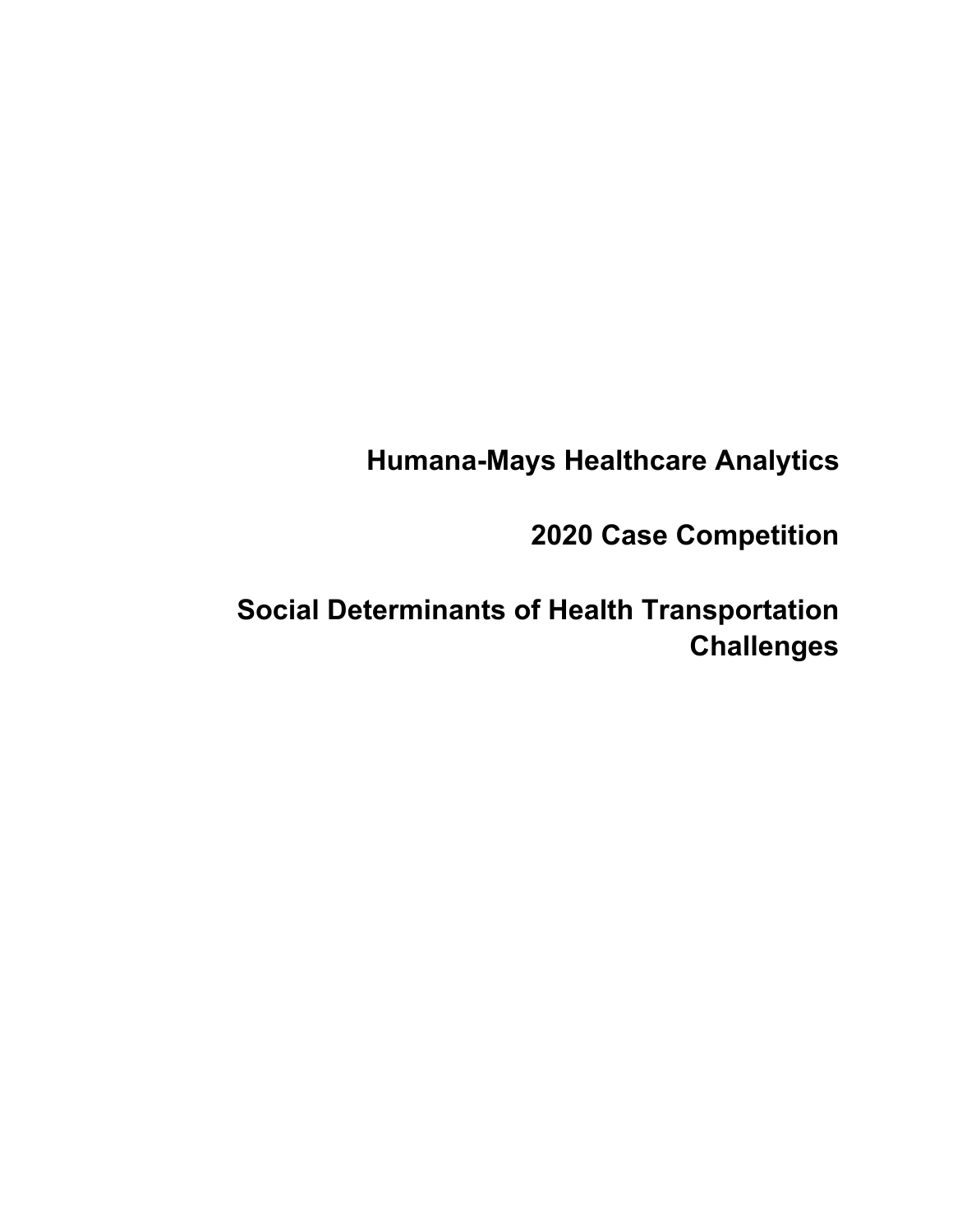# **Table of Contents**

| 1. Executive Summary                                 | 3  |
|------------------------------------------------------|----|
| 2. Case Background                                   | 4  |
| 3. Data Preparation                                  | 5  |
| 3.1. Data Understanding                              | 5  |
| 3.2. Target Modelling                                | 6  |
| 3.3 Feature Engineering                              | 6  |
| 4. Modelling                                         | 8  |
| 5. Key Performance Indicator Analysis:               | 16 |
| 5.1. Overall Feature Importance                      | 16 |
| 5.2. Relationship with the Response Variable         | 17 |
| 6. Business Value Creation for Humana                | 21 |
| 6.1 Introduction                                     | 21 |
| 6.2 Bringing Healthcare to Patients - Virtual Health | 23 |
| 6.3 Bringing Patients to Healthcare:                 | 26 |
| 6.4 Potential Business Impact                        | 27 |
| 7. Stakeholder Analysis                              | 28 |
| 8. References                                        | 29 |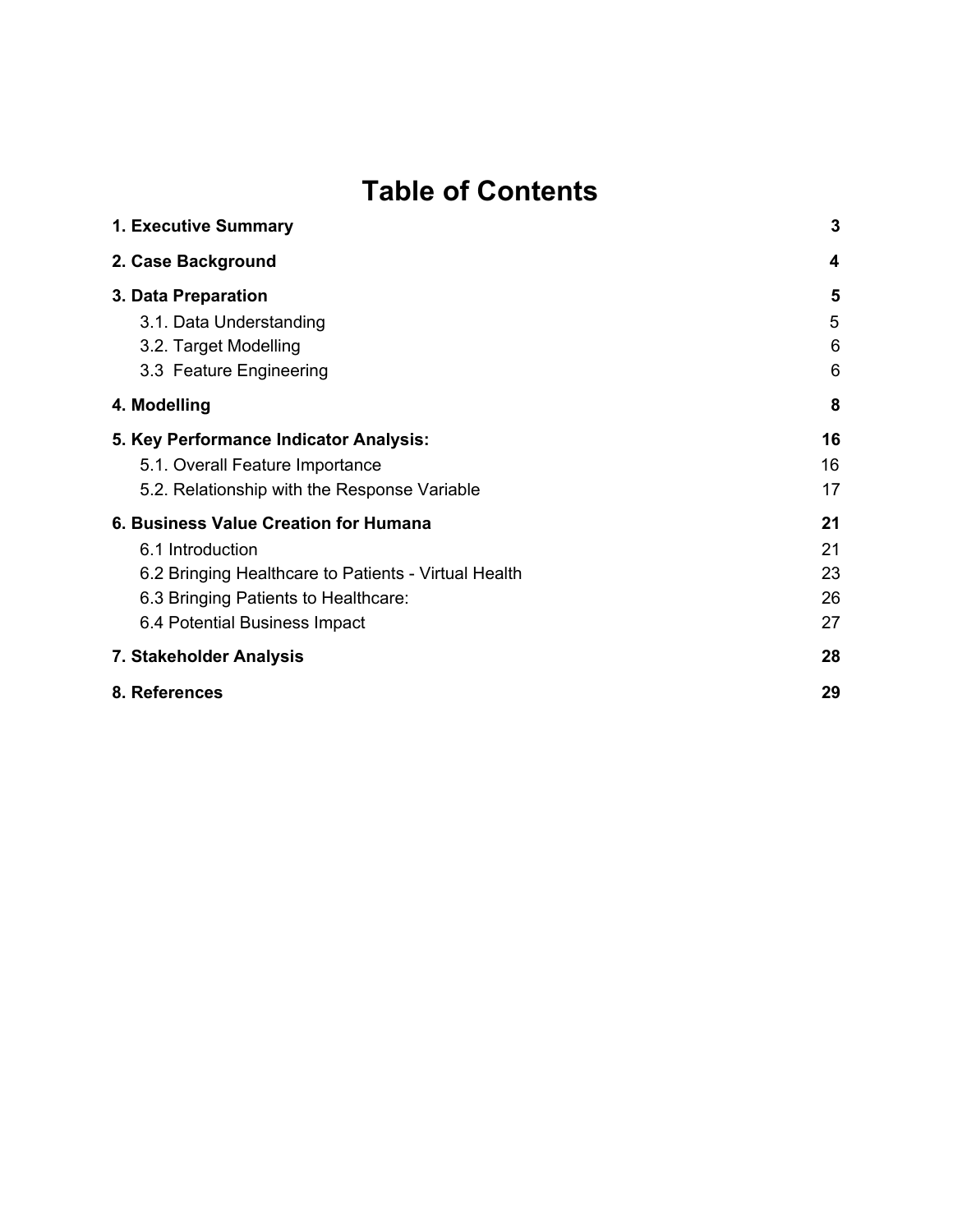# <span id="page-2-0"></span>1. Executive Summary

This study focused on helping Humana overcome the barrier to accessing care and achieving their best health due to Members facing Transportation Issues. Our goal was to develop a classification model to predict the likelihood of a patient experiencing Transportation Issues in the future. More importantly, we wanted to generate actionable insights and key indicators aligned to Humana's business needs.

For this study, firstly, we identified the target variable i.e.Transportation Issues (1 if the Member faces at least one Transportation Issue in the future, 0 otherwise) and we noticed the classes to be imbalanced. Secondly, we did some data preprocessing to drop highly correlated columns and to deal with NULL values to better capture the underlying trends in the data. After data processing, we tested different model architectures on our data to find the optimal model. We obtained the end result of our best performing classification model - LightGBM implementation of GBM with the optimised hyperparameters. We trained an Light GBM classifier using some hyperparameters, and got a Receiver Operating Characteristic (ROC) Area Under Curve (AUC) of 0.7402 and accuracy of 0.8557. We arrived at this model by maximising the ROC-AUC and minimising the False Positive Rate.

We discovered interesting insights and found that Member Age, Member Part D Spend, Member Disability Description and Member Credit History were among the most significant features. We also learnt that Total Maternity Admit Days did not matter in predicting Transportation Issues.

We then proposed 2 avenues for reducing these Transportation Issues - Bringing Patients to Healthcare and Bringing Healthcare to Patients. Some focus areas of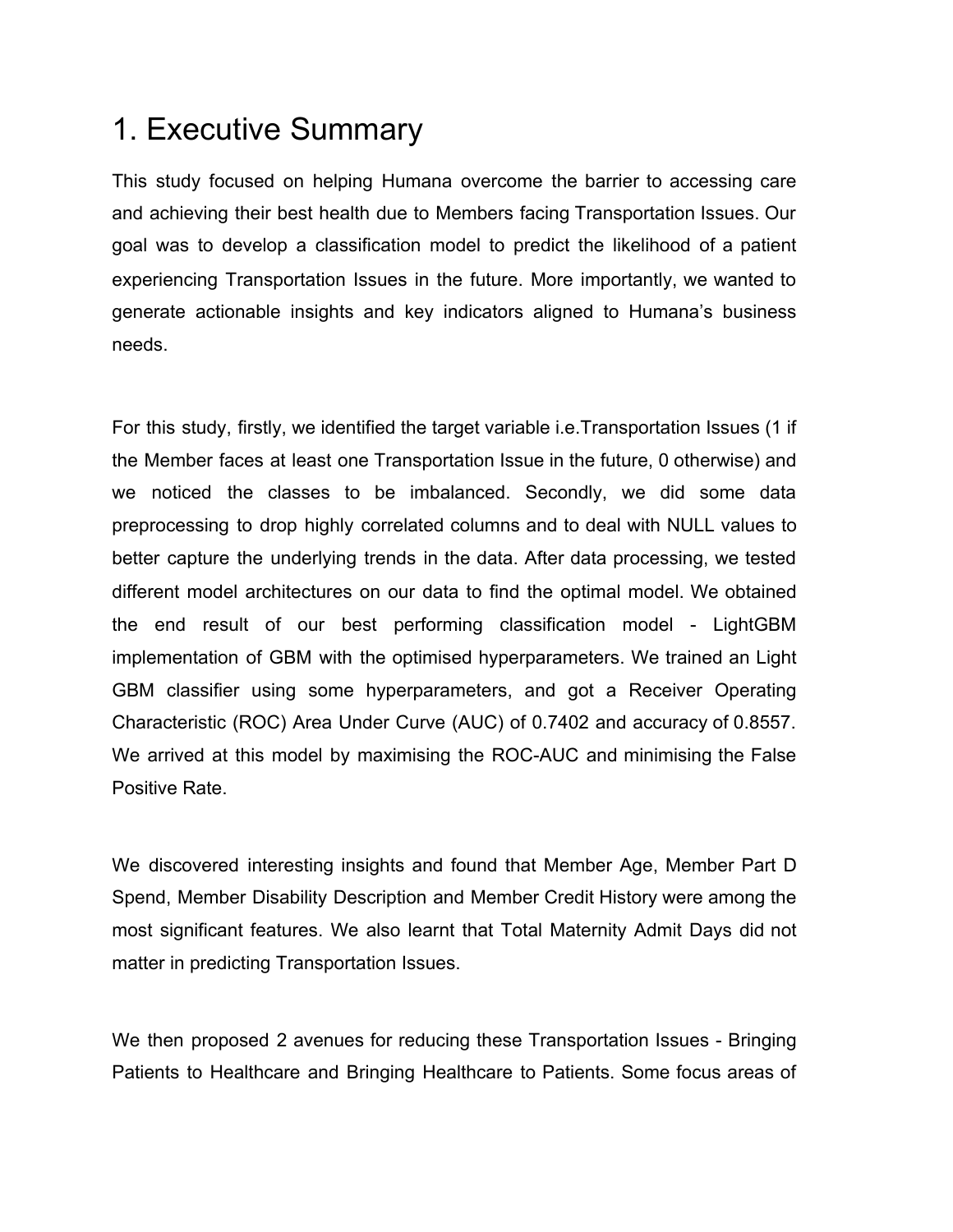the first pathway include - Chronic Diseases & Behavioral Health and Low Income Access to Affordable Healthcare. Some focus areas of the second pathway include - Using Community Health Workers and Care Coordinators.

By using the recommendations of our key indicators and model predictions, Humana will be able to save  $\sim$  \$36 million annually in Reimbursements Costs. Humana will also undergo a Digital Transformation to improve their service offerings and have better Data Security; thus gaining a competitive advantage.

## <span id="page-3-0"></span>2. Case Background

Humana is a leading healthcare company that offers a wide array of insurance products and health & wellness services. It serves around 16.6 million members nationwide. Moreover, social Determinants of Health are a key component of Humana's integrated value-based health ecosystem. The aim of this analysis is to help Humana better understand the determinants or key-indicators of one such social determinant - 'Transportation Challenges' that prevent access to healthcare, and propose solutions for overcoming these barriers to accessing care and achieving their best health.

In order to understand the magnitude of the problem that Humana is tackling, it is worthwhile to look at a few statistics:

[\[1\]](https://journals.sagepub.com/doi/abs/10.1177/0361198105192400110) Each year, 3.6 million people in the United States do not obtain medical care due to transportation issues. In 2017 alone, 5.8 million persons in the United States (1.8%) delayed medical care because they did not have transportation [[2\]](https://ajph.aphapublications.org/doi/10.2105/AJPH.2020.305579). Transportation barriers to health care have a disproportionate impact on individuals who are poor and who have chronic conditions. These transportation barriers include lack of vehicle access, inadequate infrastructure, long distances and lengthy times to reach needed services, transportation costs and adverse policies that affect travel. Moreover, transportation challenges affect both rural and urban communities. Another research has shown that only 20 percent of health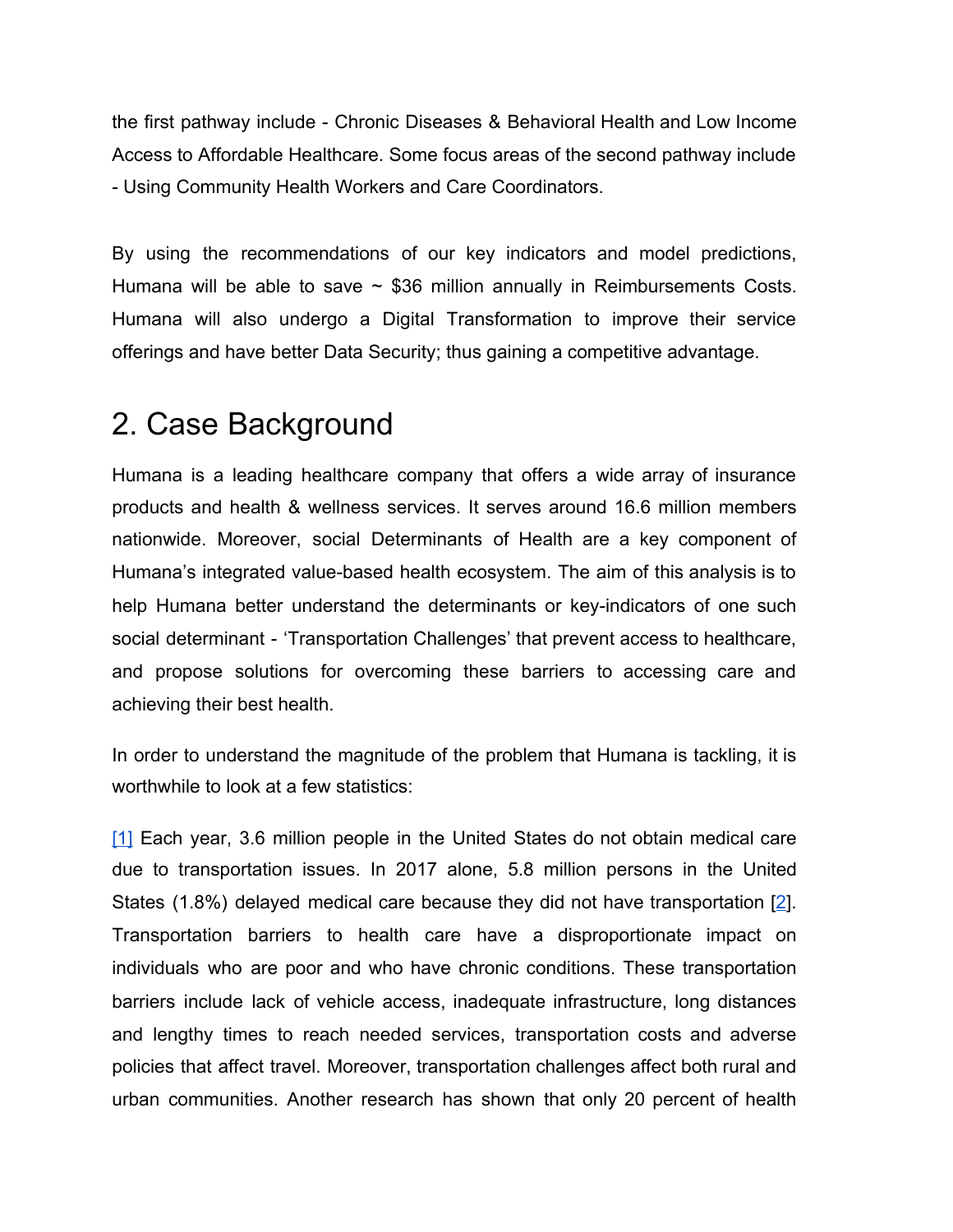can be attributed to medical care, while social and economic factors—like access to healthy food, housing status, educational attainment and access to transportation—account for 40 percent  $[3]$ . Therefore, it is necessary to make innovative progress and proactively address the issues due to inadequate transportation support, either by bringing the care to the patient, or by delivering patients to the places of care. This will assist members of the Humana insurance network in achieving their best health as well as aid Humana's vision of building upon their integrated value-based health ecosystem.

# <span id="page-4-0"></span>3. Data Preparation

## <span id="page-4-1"></span>3.1. Data Understanding

To perform our analysis, we were given a training dataset of 69,572 rows and 826 columns. The provided data was rolled-up at the customer level with information provided on 8 different types of events including demographics, medical claims, pharmacy claims, lab claims, credit data, cms features, condition related features and other features, with each event having its own set of attributes, for a total of 824 attributes. The age-range for 69,572 unique patients in the data was from age 18 to 101. Following are some of the data nuances that we observed during processing the data:

- The data was highly imbalanced with the target variable in the ratio of 59375 for class 0, i.e people who do not face any transportation issues; and 10197 for class 1, i.e. people who face transportation issues.
- Majority of the values for the field 'zip cd' (58,571) listed as 'others'.
- The variable PDC value which represents the ratio of number of days the patient is covered by the medication in a period to the total number of days in the period, has a value greater than 1.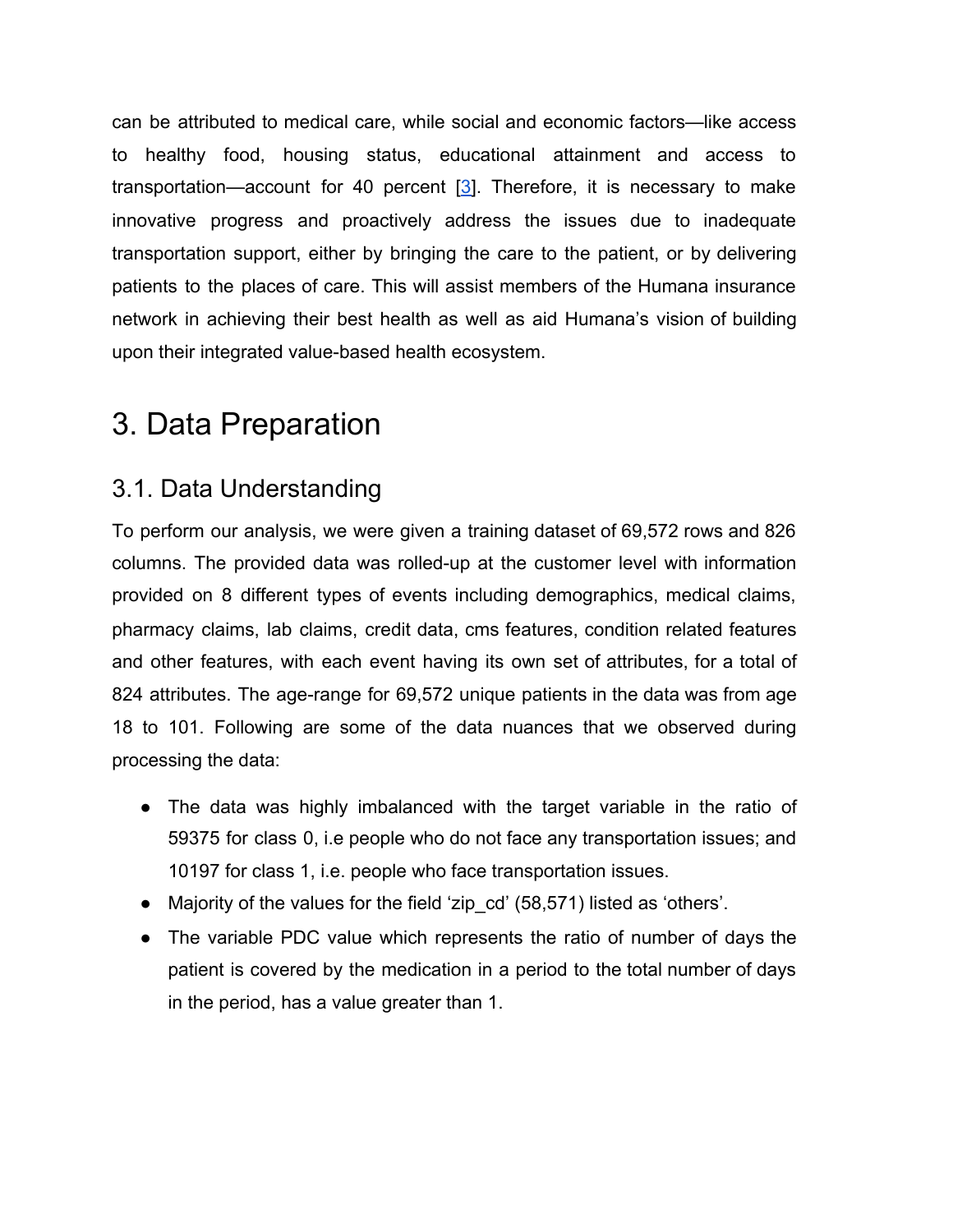## <span id="page-5-0"></span>3.2. Target Modelling

Our aim is to identify the Humana Medicare Members who are most likely to experience a Transportation Issue and to propose relevant solutions for them to overcome this barrier to accessing care and achieving their best health.

These transportation issues include but are not limited to - medical appointments, meetings, work, and from getting things needed for daily living.

Any member experiencing a transportation issue at least once anytime in the future would come up as a positive outcome.

## <span id="page-5-1"></span>3.3 Feature Engineering

We explored and extracted those feature columns where the variance was greater than zero. Columns which have a variance of zero do not influence the target features of 'transportation issues'. Hence, we removed the following feature columns:

- 'Med ip Itach admit days pmpm',
- 'Med ip maternity admit days pmpm',
- 'Med ip mhsa admit days pmpm',
- 'Total ip Itach admit days pmpm',
- 'Total ip maternity admit days pmpm',
- 'Hlth\_pgm\_slvrsnkr\_refer\_status','hedis\_ami'

Next, we segregated the features as numerical and categorical features. Some examples of the Numerical features were the Credit\_ and Count\_ features. For the categorical variables we included features such as Indicator Features, Sex\_cd, FCI score, and Est age to name a few. We handled each numerical and categorical features in a different way.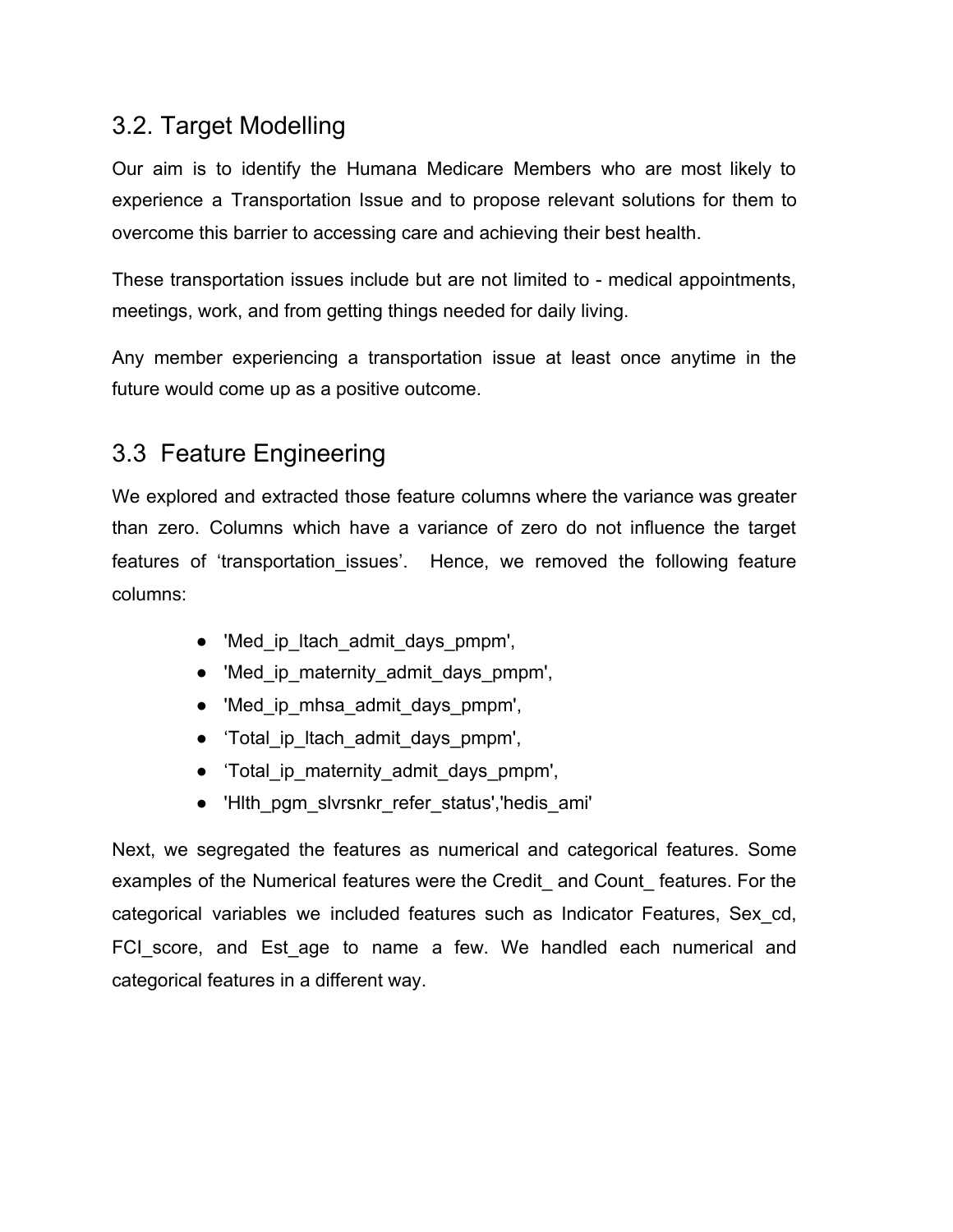For the numerical features:

● We imputed the missing features values 'Na', based on the number of outliers. For features with a high number of outliers, we replaced their missing values with the Median Value, and for the rest of the numerical features, we replaced the missing values with the Mean of the rest of the values for that feature.

For the categorical features:

- We divided our estimated age into self defined bins from age 18 to 101, with intervals of 5 years. This was followed by label encoding the bins to preserve ordinality. For the handling of missing features values 'Na', we created a new label 0.0, to give it least weightage as per the ordinality.
- $\bullet$  For categorical features, we imputed the missing values such as  $\cdot\cdot\cdot$  or 'Na', with a new Category \_X. We also dropped some features with a very high number of missing values such as 'state cd', 'cnty cd', 'zip\_cd'.
- We used label-encoding for features which had ordinality and one-hot encoding for the rest of the variables.

Finally, for selecting the features we created a correlation matrix and a heatmap. We removed the feature pairs which had high absolute correlation (>0.8) and we selected only one of the features from the pair. For eg: 'med ip snf admit ct pmpm' is highly correlated with 'total\_ip\_snf\_admit\_ct\_pmpm' and the value is 0.9590506444783953, we kept only one of these features.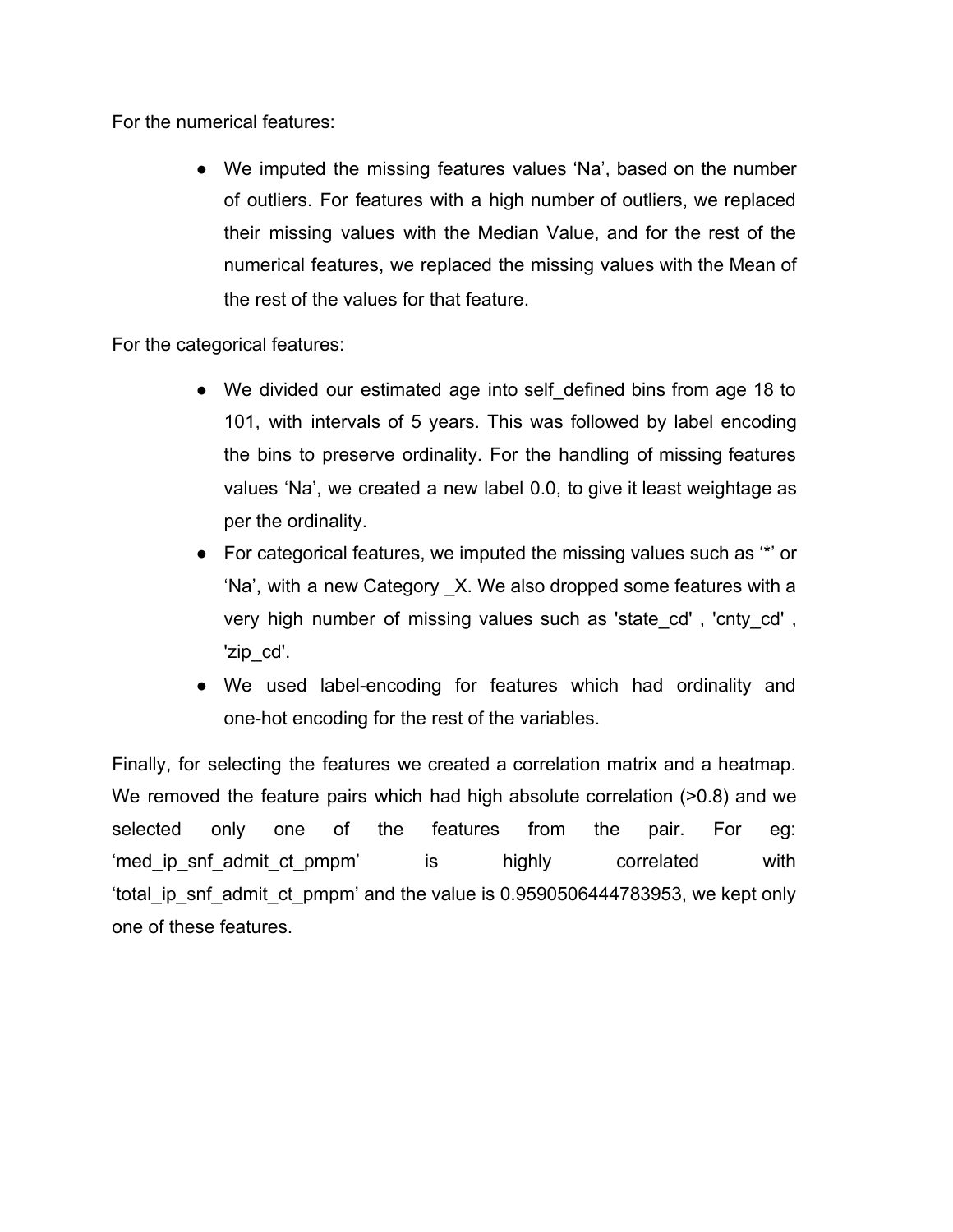# <span id="page-7-0"></span>4. Modelling

We tried the following 3 models on our dataset:

- 1. Weighted Random Forest
- 2. Weighted XGBoost
- 3. LightGBM

For modelling our dataset, we trained all our models on a 80-20 train-test split, with 5 fold cross-validation. To validate our model we used the accuracy, ROC-AOC metric and the log-loss metric since our problem is a binary classification problem. Our focus was to minimize the number of false positives.

### **Weighted Random Forest**

We used the Weighted Random Forest Classifier on our dataset in order to deal with the high dimensionality of the data, as well as the imbalance with respect to the target class. This model generates an internal unbiased estimate of the generalization error as the forest building progresses, and it combines more than one algorithms of the same or different kind for classifying objects, and hence is an ensemble technique. It runs on the principle of individual decision tree prediction on a subset of features and then taking vote for final consideration of class for test object. Weighted Random Forest Classifier can handle thousands of input variables without variable deletion. It also provides estimates of the variable importance in the classification.

For our model, the hyperparameters which gave us the highest values of ROC-AUC were:

n\_estimators = 100 random state  $= 0$ , criterion = 'entropy', class\_weight="balanced"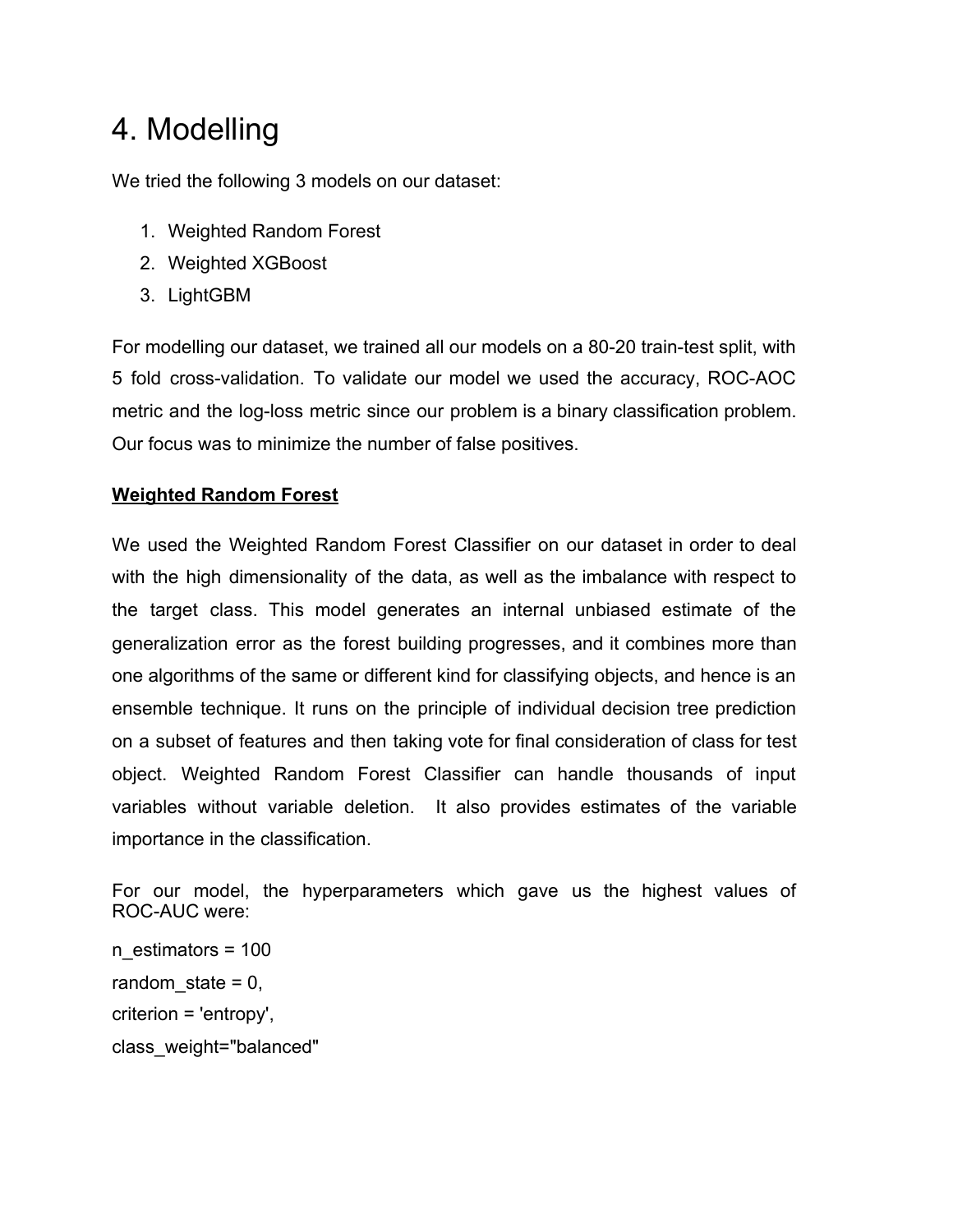After training our model, and using the model to predict the output on our test data, we got the following validation values:

#### Accuracy = 0.8528206970894718



Log-loss = 0.3790863283715298

Fig 1.Confusion Matrix for Classification with Weighted Random Forest Model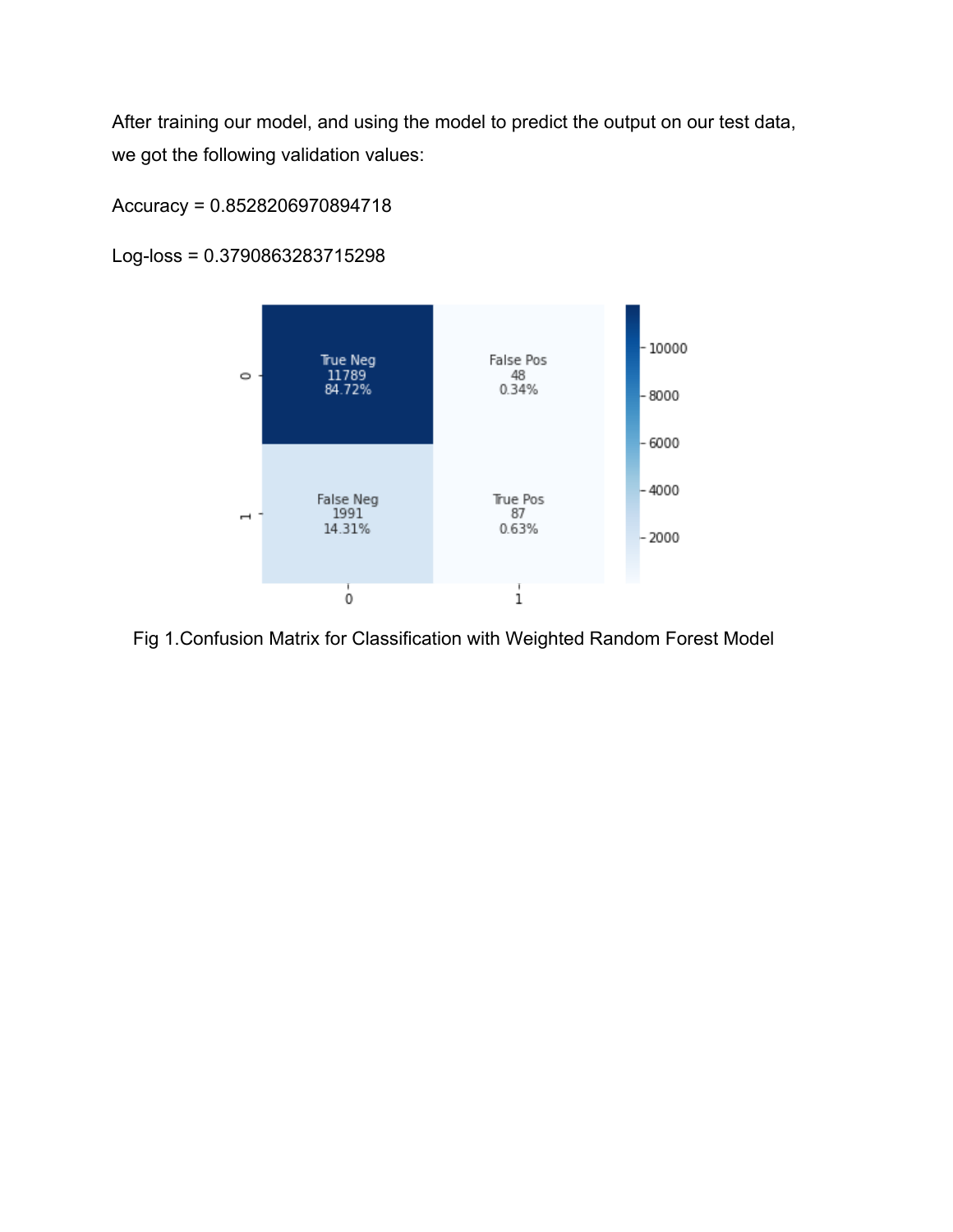

Fig 2. ROC-AUC Curve for Classification with Weighted Random Forest Model ROC-AUC = 0.7278988625005214

#### **XGBoost**

The XGBoost model is an efficient implementation of the stochastic gradient boosting algorithm. This modified version of XGBoost is referred to as Class Weighted XGBoost or Cost-Sensitive XGBoost and can offer better performance on binary classification problems with a severe class imbalance. Boosting takes slower steps, making predictors sequentially instead of independently. It repetitively leverages the patterns in residuals, strengthens the model with weak predictions, and makes it better. By combining the advantages from both random forest and gradient boosting, XGBoost gave a higher accuracy as well as ROC-AUC value compared to weighted random forests. It also gave a lower value of log-loss error, and hence proved to be a better model for analysis than Weighted Random Forest on our dataset overall. XGBoost also provides estimates of the variable importance in the classification.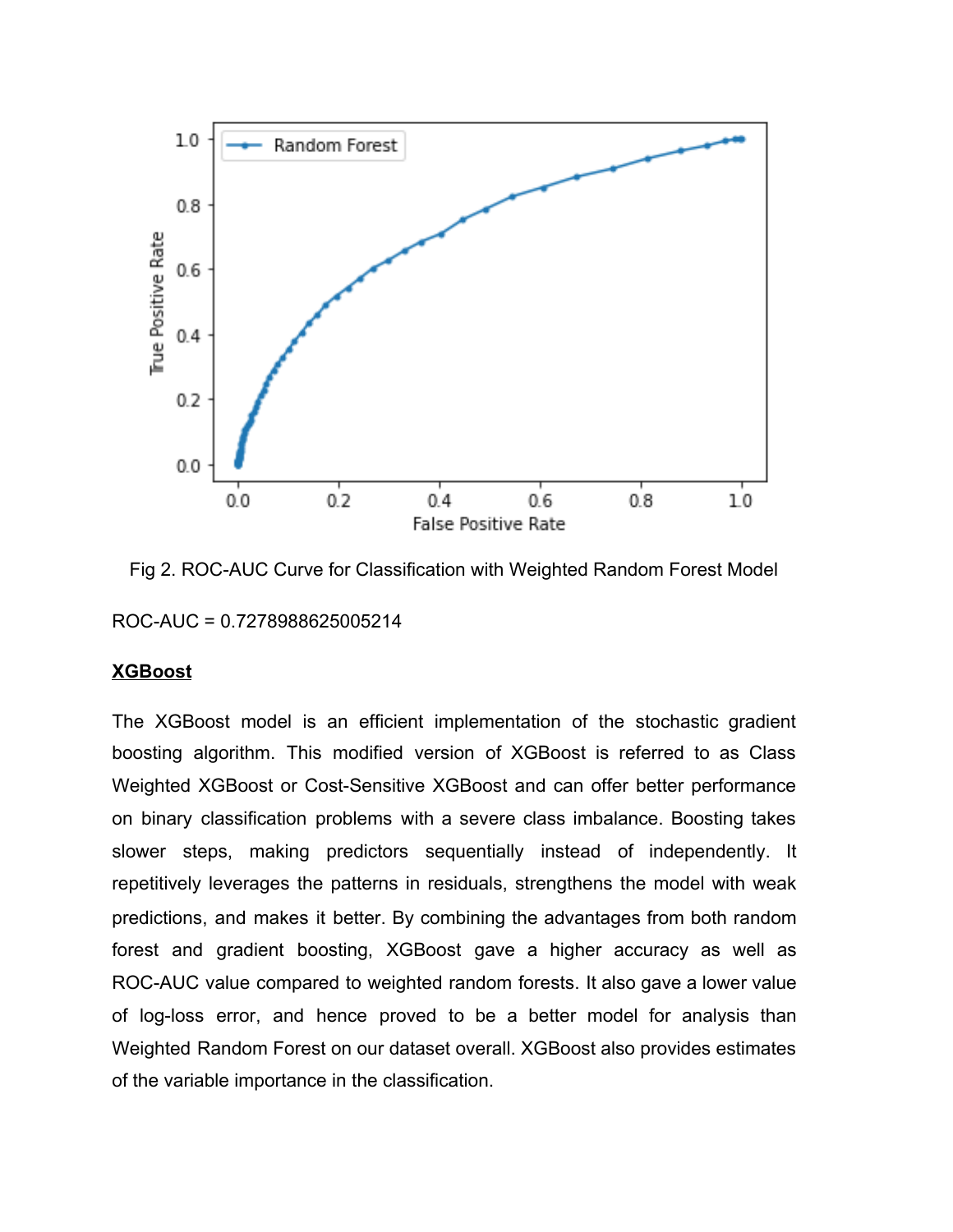For our model, the hyperparameters which gave us the highest values of value of ROC-AUC were the default hyperparameters. After training our model, and using the model to predict the output on our test data, we got the following validation values:

Accuracy = 0.8551922385914481

Log-loss = 0.3697201494403261



Fig 3.Confusion Matrix for Classification with XGBoost Model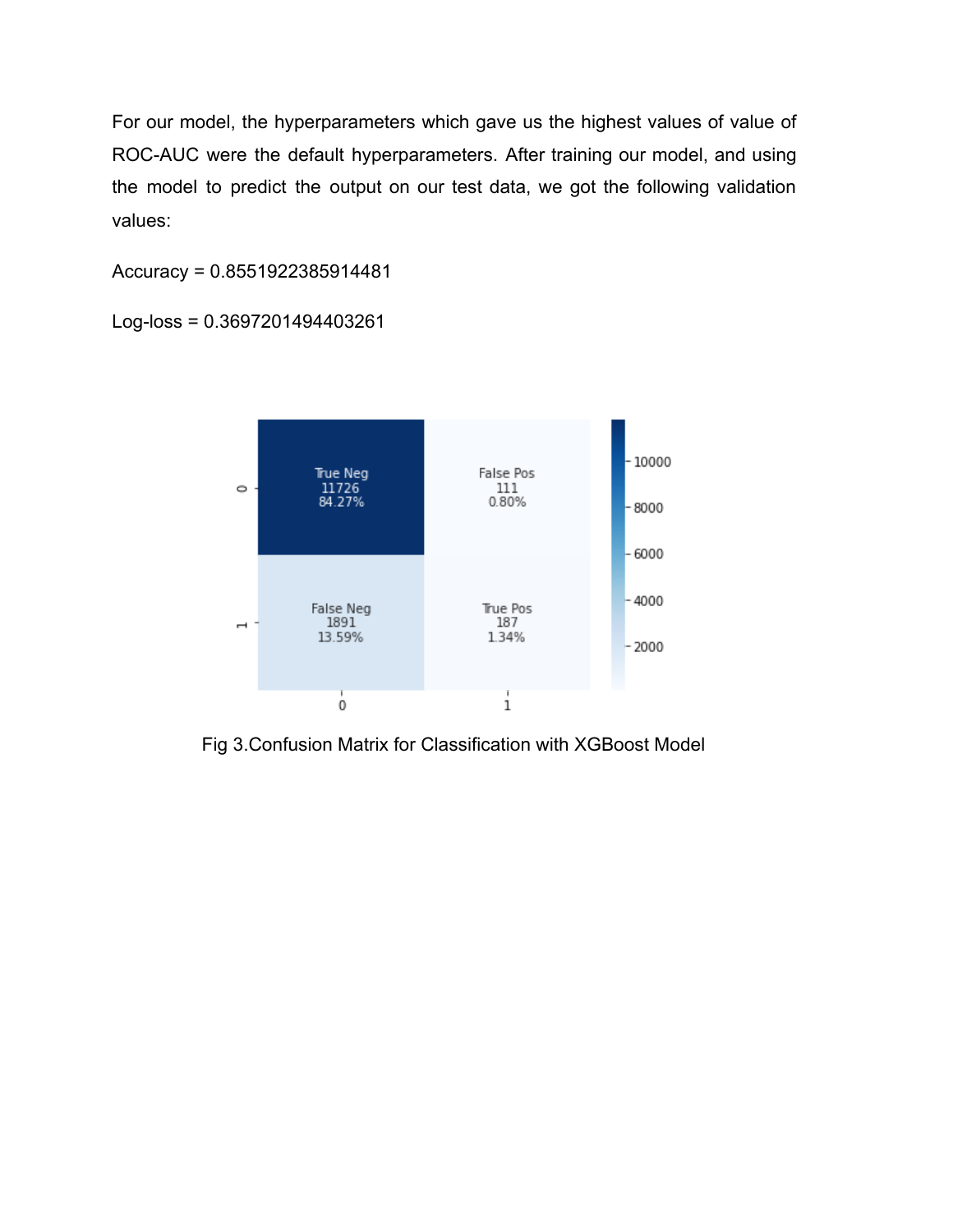

 Fig 4. ROC-AUC Curve for Classification with XGBoost Model and Weighted Random Forest Model

ROC-AUC = 0.7378278462281

#### **LightGBM**

LightGBM uses a novel technique of Gradient-based One-Side Sampling (GOSS) to filter out the data instances for finding a split value while XGBoost uses a pre-sorted algorithm & Histogram-based algorithm for computing the best split. Histogram-based algorithm splits all the data points for a feature into discrete bins and uses these bins to find the split value of histogram. LightGBM can also handle categorical features by taking the input of feature names. It does not convert to one-hot coding, and is much faster than one-hot coding. However, for our dataset, without one-hot encoding the categorical features the LightGBM model did not produce very accurate results. We believe that is because it uses some kind of modified mean encoding for categorical data which caused overfitting. Hence, we input one-hot encoded categorical features similar to the other models we used.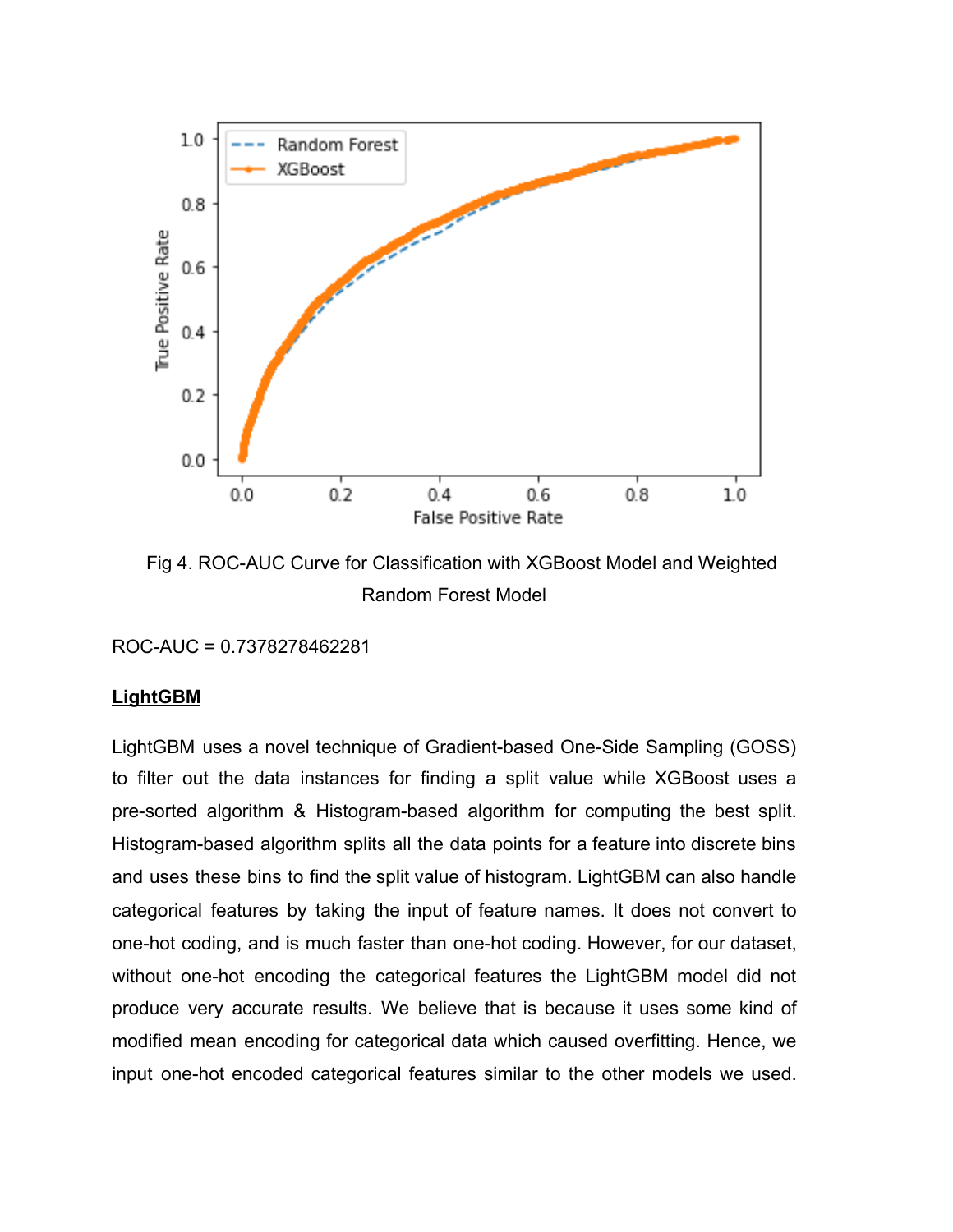Moreover, it achieves a high accuracy with much faster speed as compared to the XGBoost and Weighted Random Forest Classifier.

For our model, the hyperparameters which gave us the highest values of value of ROC-AUC were:

params['learning\_rate']=0.02

params['num\_leaves']: 1000

params['is\_unbalance'] = False

params['boosting\_type']='gbdt' #GradientBoostingDecisionTree

params['objective']='binary' #Binary target feature

params['metric']='binary\_logloss' #metric for binary classification

params['max\_depth']=30

params['min\_child\_samples']: 78

params['lambda\_l1']: 4.5710796637344755

params['lambda\_l2']: 2.9721923015218796

params['num\_leaves']: 31

params['feature\_fraction']: 0.7822395507451473

params['bagging\_fraction']: 0.5614815105648284

params['bagging\_freq']: 6

After training our model, and using the model to predict the output on our test data, we got the following validation values:

Accuracy = 0.8557671577434424

Log-loss = 0.3700827202424268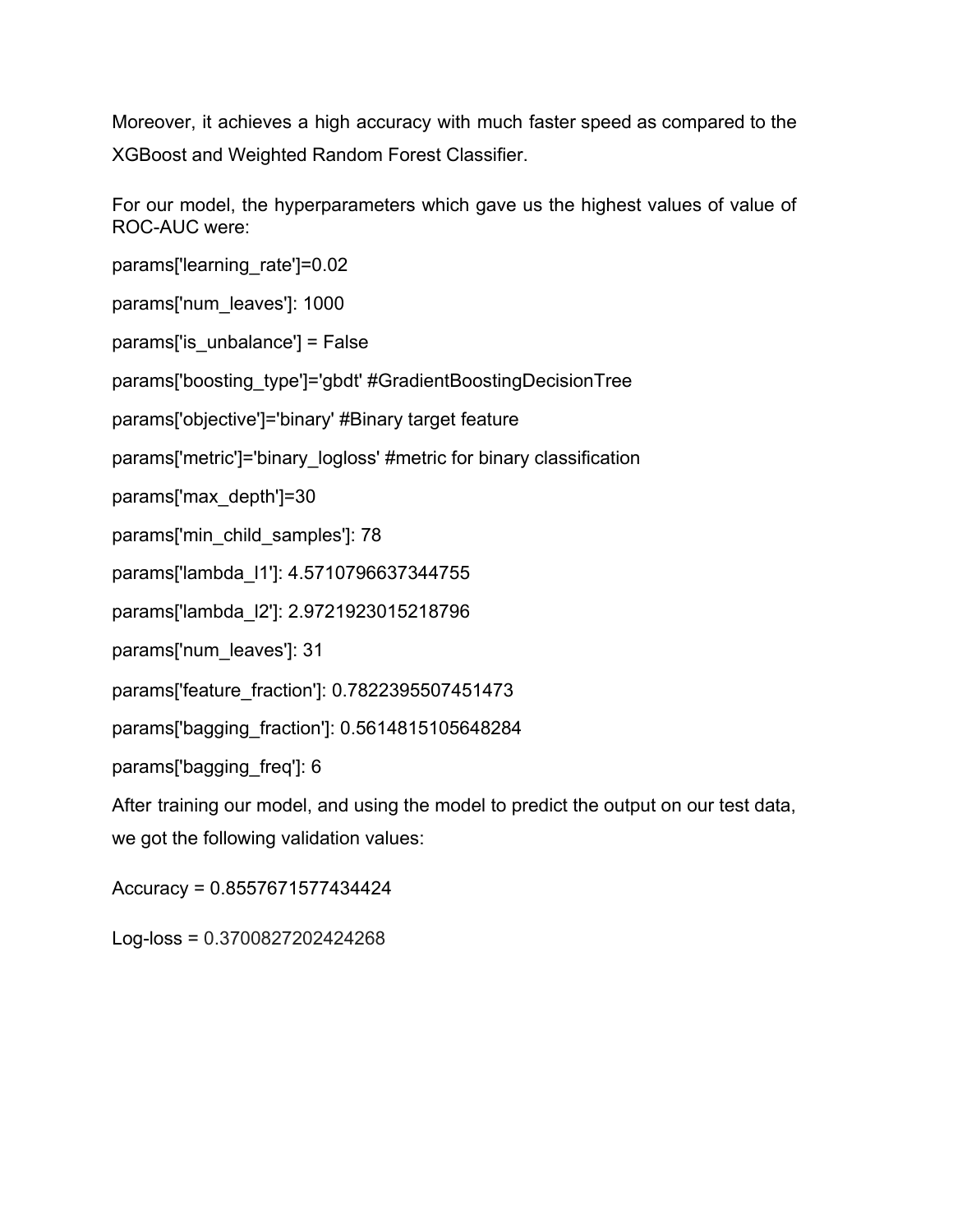

Fig 5.Confusion Matrix for Classification with LightGBM Model



 Fig 6. ROC-AUC Curve for Classification with LightGBM Model in comparison with XGBoost Model

ROC-AUC = 0.7402235352306754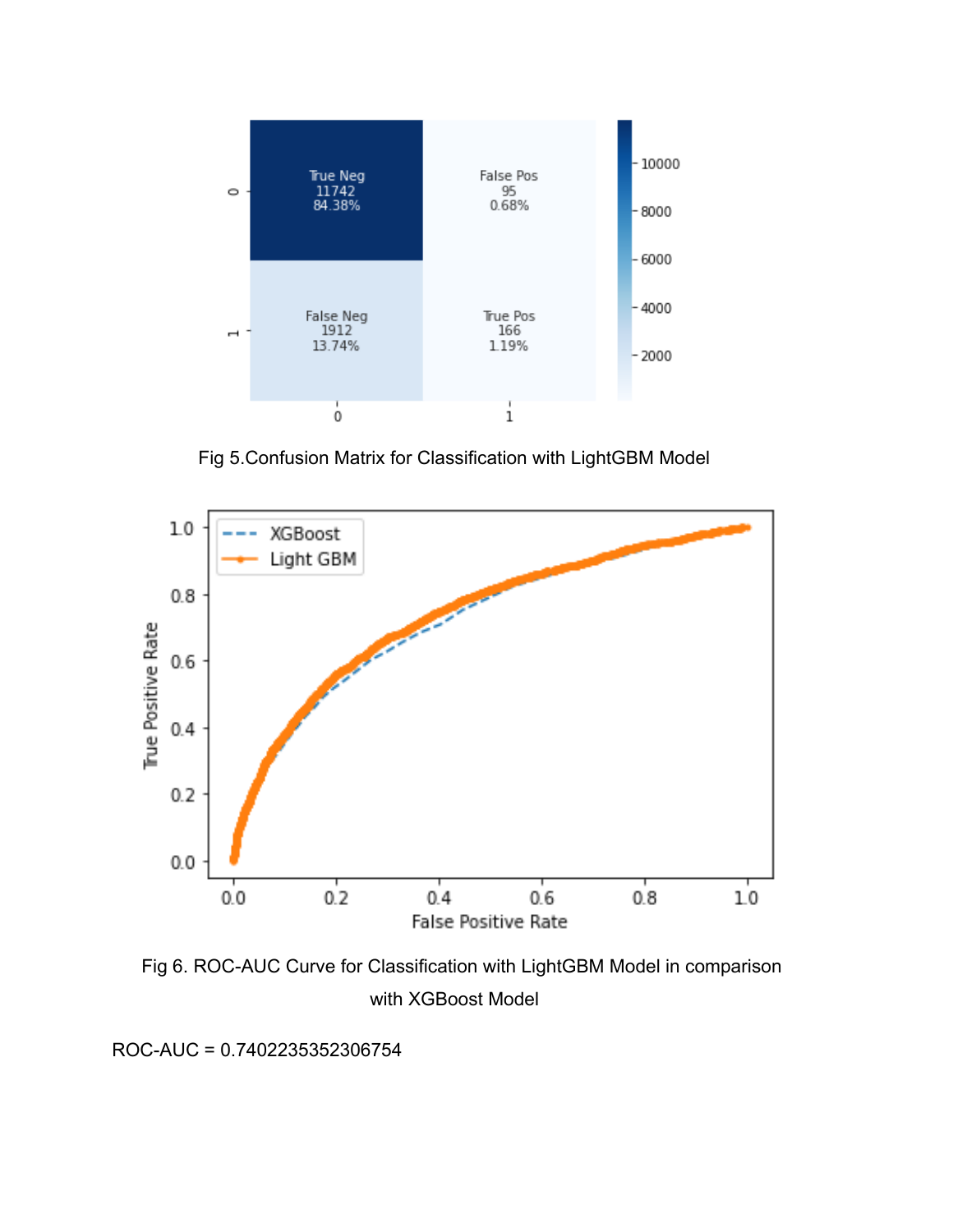The LightGBM model performed better than the XGBoost and produced higher accuracy and higher ROC-AUC values, albeit slightly. Furthermore, as seen from the confusion matrices, the LightGBM model produces a lower number of False Positives when compared to XGBoost, 95 as compared to 111. Hence, we can firmly state that the LightGBM model gave us the best result out of the 3 models.

#### **OVERSAMPLING USING SMOTE:**

In order to improve the accuracy of the minority class prediction, we used the data augmentation technique of Synthetic Minority Oversampling Technique, or SMOTE. SMOTE works by selecting examples that are close to the minority class in the feature space, by drawing a line between the examples in the feature space and drawing a new sample at a point along that line.

We applied the SMOTE technique and fed this balanced data into Random Forests, XGBoost and Light GBM. We achieved 90%+ accuracy, ROC-AUC scores > 0.90. However, after some visual analysis and cross validation tests, we concluded that our SMOTE models were not generalized as they suffered from extreme overfitting.



Fig 7. Overfitting shown through KS Statistic Graph for XGBoost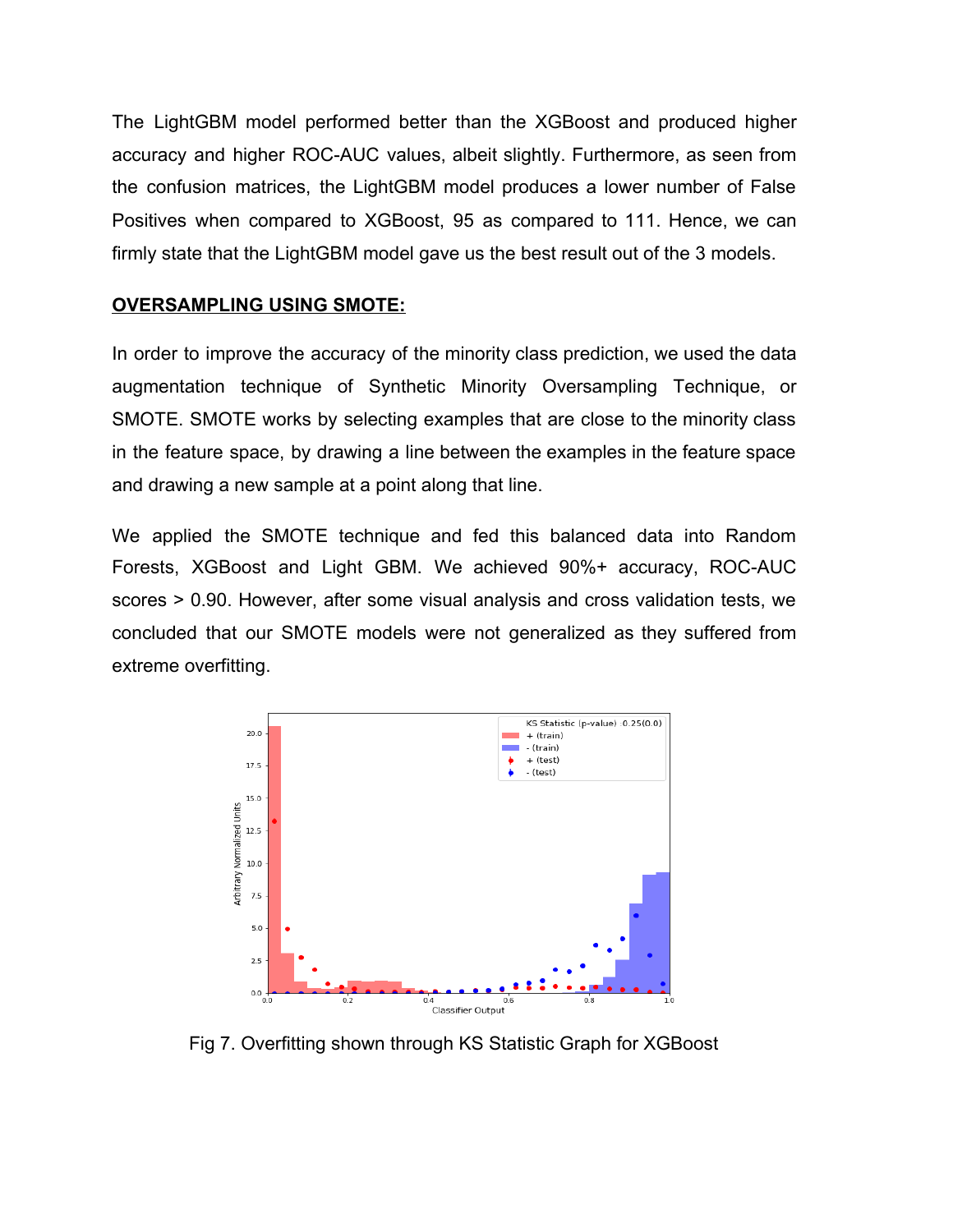|                                         | Random<br><b>Forest</b><br>(SMOTE) | Random<br><b>Forest</b> | <b>XGBoost</b><br>(SMOTE) | <b>XGBoost</b> | <b>LightGBM</b><br>(SMOTE) | <b>LightGBM</b> |
|-----------------------------------------|------------------------------------|-------------------------|---------------------------|----------------|----------------------------|-----------------|
| <b>Accuracy</b>                         | 0.916                              | 0.853                   | 0.916                     | 0.855          | 0.915                      | 0.856           |
| <b>ROC-AUC</b><br><b>Score</b>          | 0.960                              | 0.728                   | 0.956                     | 0.738          | 0.956                      | 0.740           |
| <b>False</b><br><b>Positive</b><br>Rate | 0.0071                             | 0.0023                  | 0.0075                    | 0.0091         | 0.0082                     | 0.0080          |

| Table 1: Evaluation Metric Chart for Models |  |  |  |
|---------------------------------------------|--|--|--|
|---------------------------------------------|--|--|--|

# <span id="page-15-0"></span>5. Key Performance Indicator Analysis:

## <span id="page-15-1"></span>5.1. Overall Feature Importance

In order to interpret the effects of the different features on the probability of Transportation Issues, we decided to go forward with a LightGBM Feature Importance Plot.

The following chart illustrates the overall feature importance of the top 50 most impactful features as identified by our model. Their importance was calculated based on the 'Split Value' - The Number of Times a Feature is used in the LightGBM Tree.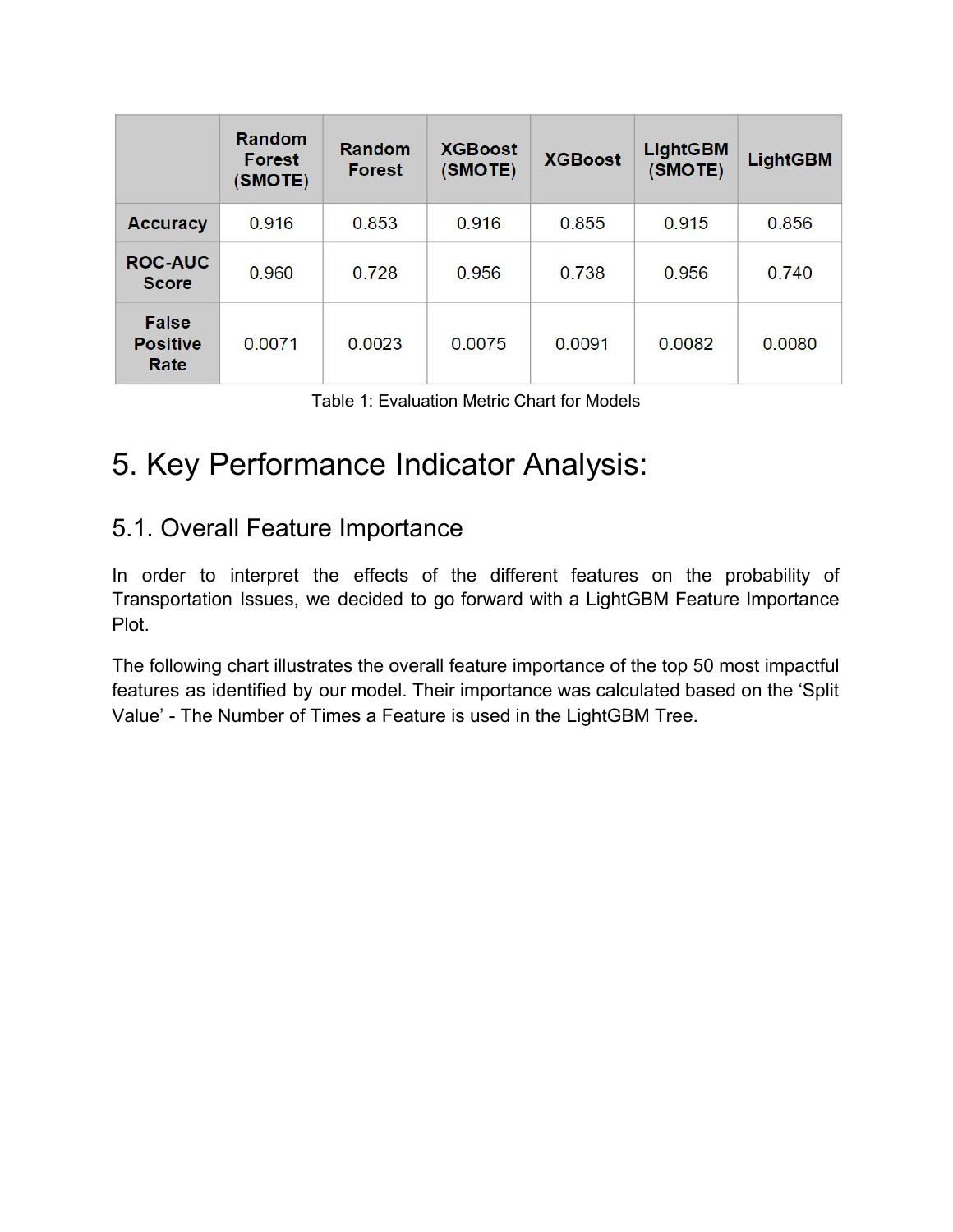

Fig 8. 50 most important features by the LightGMB.feature\_importance function

Some important features learned by our model are - Member Age, Member Part D Spend, Member Disability Description and Member Credit History.

## <span id="page-16-0"></span>5.2. Relationship with the Response Variable

Below, we have presented some features that seem to align well with the business definition and look like key determinants of transportation issues. Thus, these plots help provide an initial validation to our model.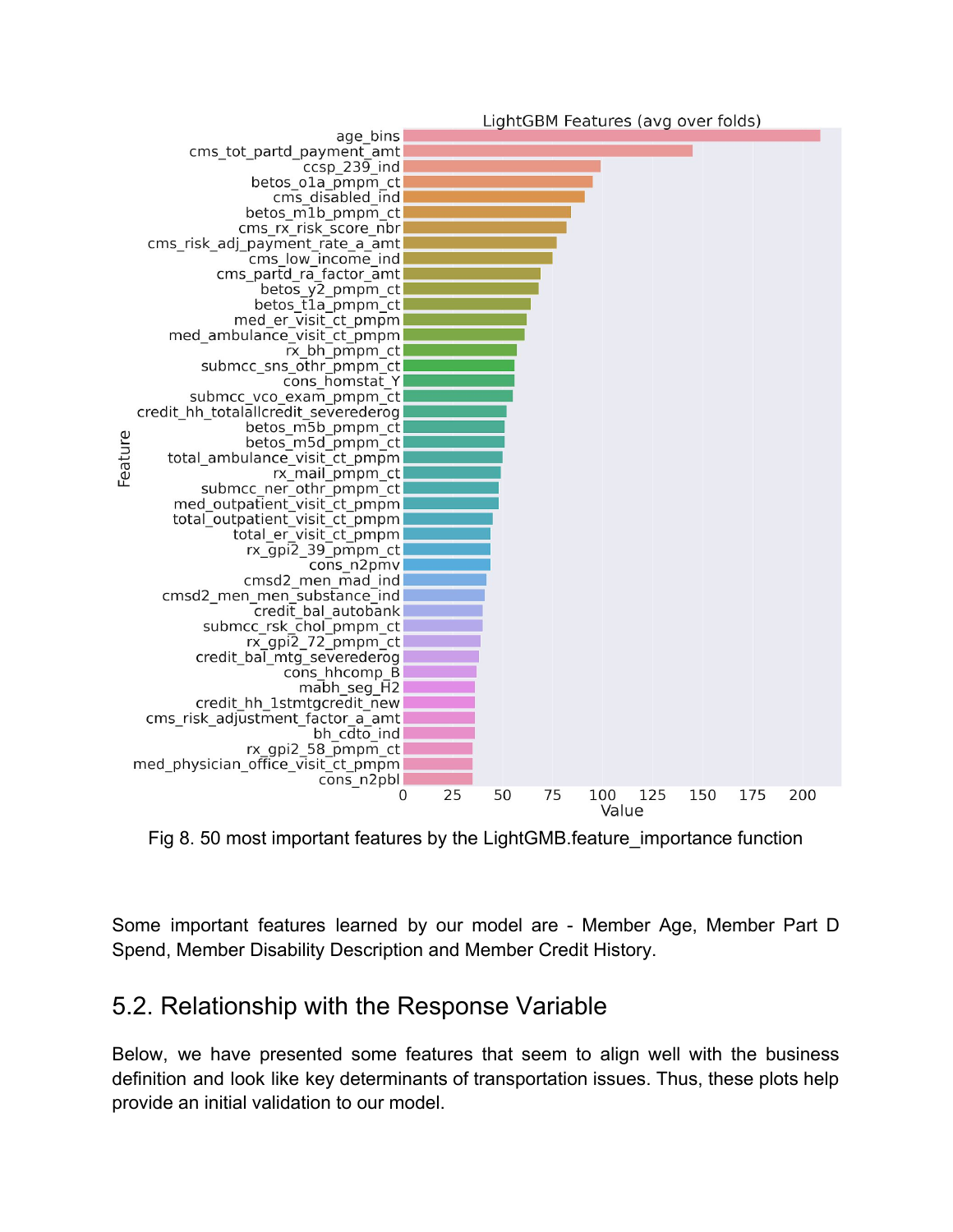

Figure 9: Average CMS Total part-d payment amount VS. age\_bins

The average CMS Total PART-D Payment Amount is relatively higher for members who have Transportation Issues in most age groups. However, for the age group 35-40 years (Age Bin 3), the average CMS Total PART-D Payment Amount is more for the people without transportation issues. Overall, members with transportation issues are those who belong to the age group of 45-50 years and have the maximum average CMS Total PART-D Payment Amount.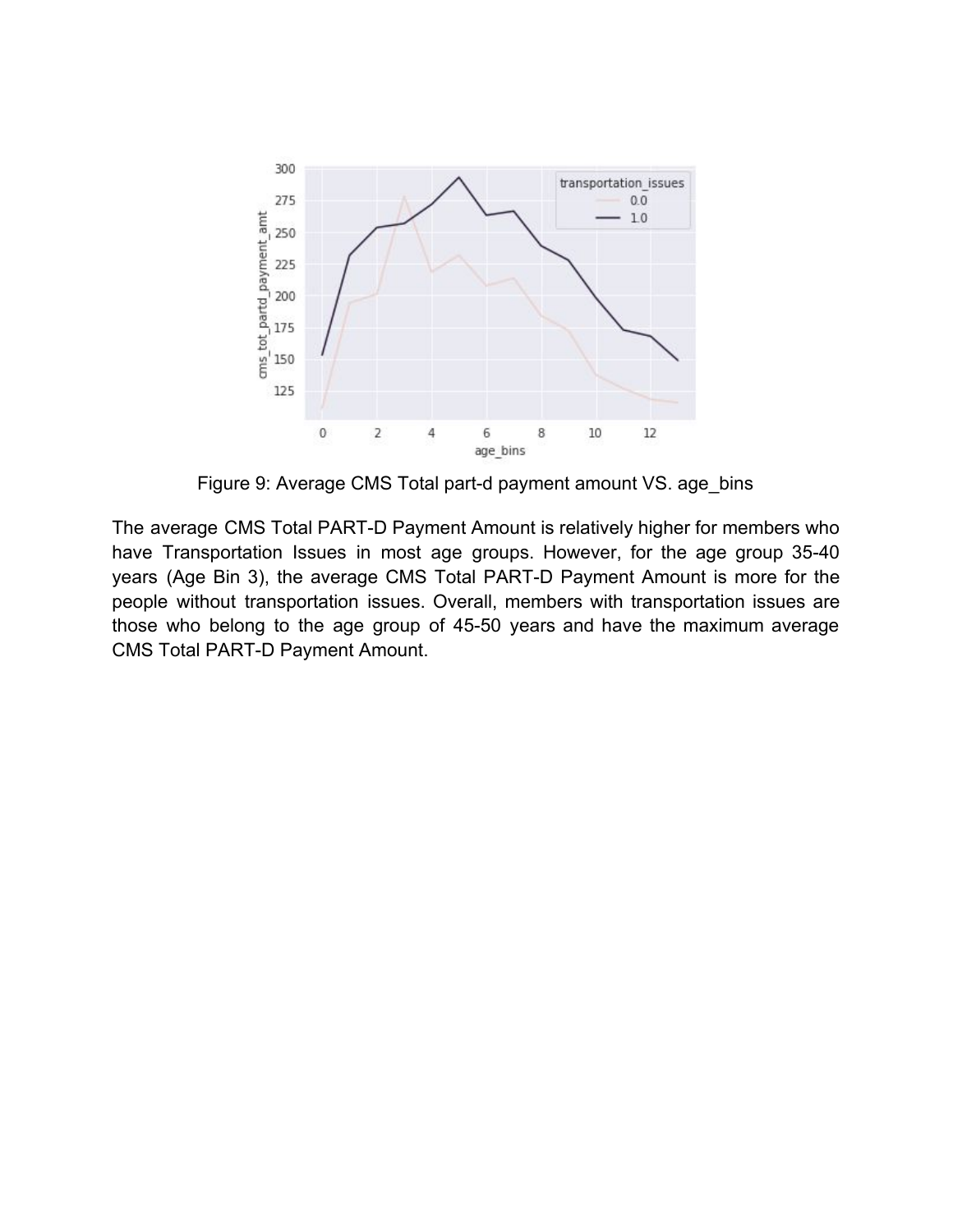

Figure 10: Average CMS Total part-d payment amount VS. mabh seg

The average CMS Total PART-D Payment Amount is relatively higher for members who have Transportation Issues across all the MABH Segments. Majority average amount peaks exist for the people who have Chronic Conditions. Among the people with transportation issues, the maximum average CMS Total PART-D Payment Amount is highest for Chronic Overwhelmed and Reluctant Reactors. Among the people without transportation issues, the maximum average CMS Total PART-D Payment Amount is highest for Chronic Health Services Maximizers. People in the C7 category who are overwhelmed and reluctant reactors with chronic illness, have 'High' activity on the web, 'Medium' inbound calls and 'Low' preventive visits. [[4](https://www.humana.com/learning-center/health-and-wellbeing/healthy-living/humana-goal)]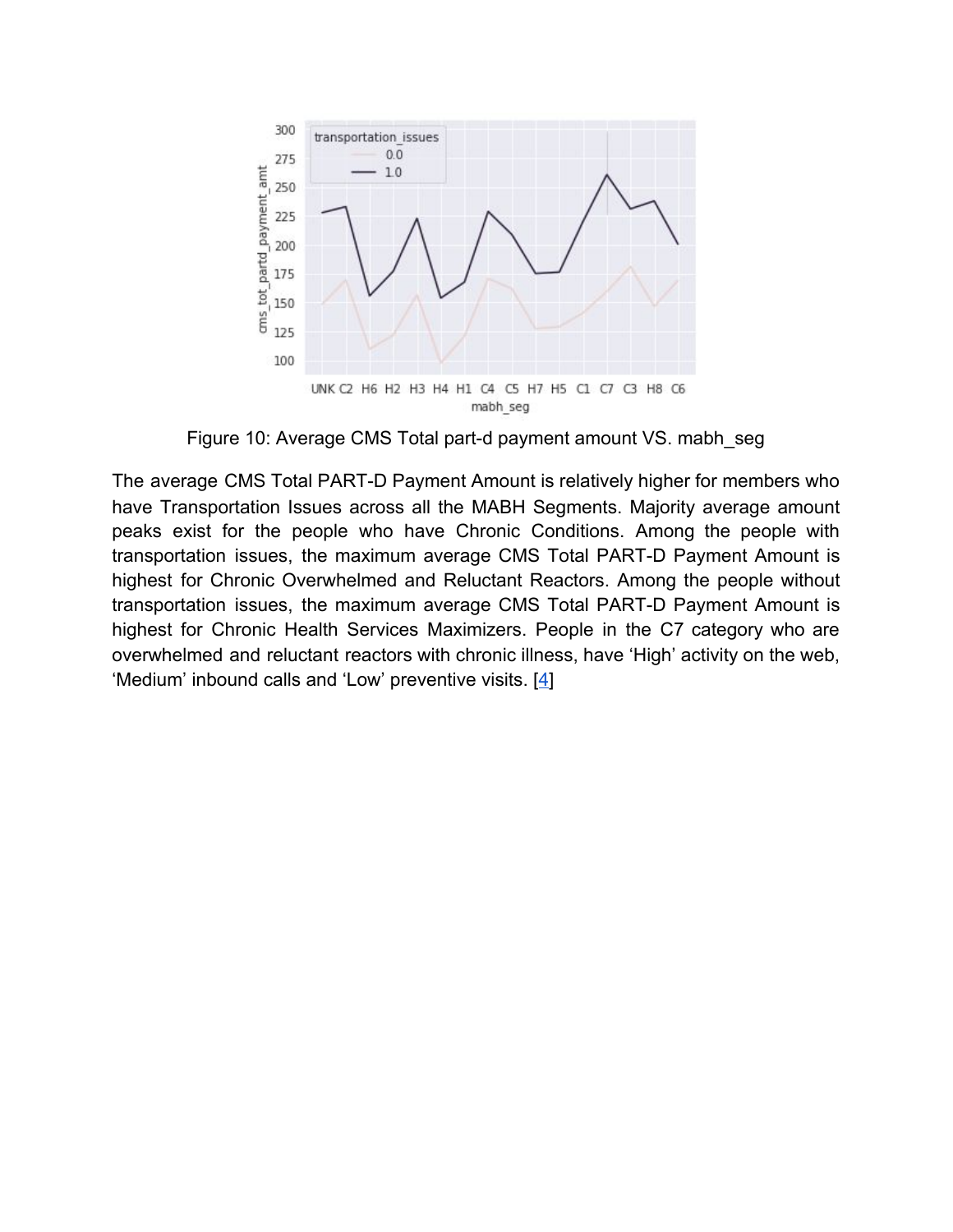![](_page_19_Figure_0.jpeg)

Figure 11: CMS Total part-d payment amount VS. age bins

People in age groups 65-85 years (Age Bins: 8-12) and having an CMS Total PART-D Payment Amount below \$400 - have the maximum transportation issues.

![](_page_19_Figure_3.jpeg)

Figure 12: credit\_hh\_bankcard\_severederog VS. cons\_hhcomp

People who are in house composition categories J, L, B, A, and with 'Severe Derogatory' credit status on all their household credit accounts between 5 - 15% - have maximum transportation issues. These household categories encompass people who are either male person(J) or female person(L) with no children present, married(husband & wife) with no children(B) and children present (A).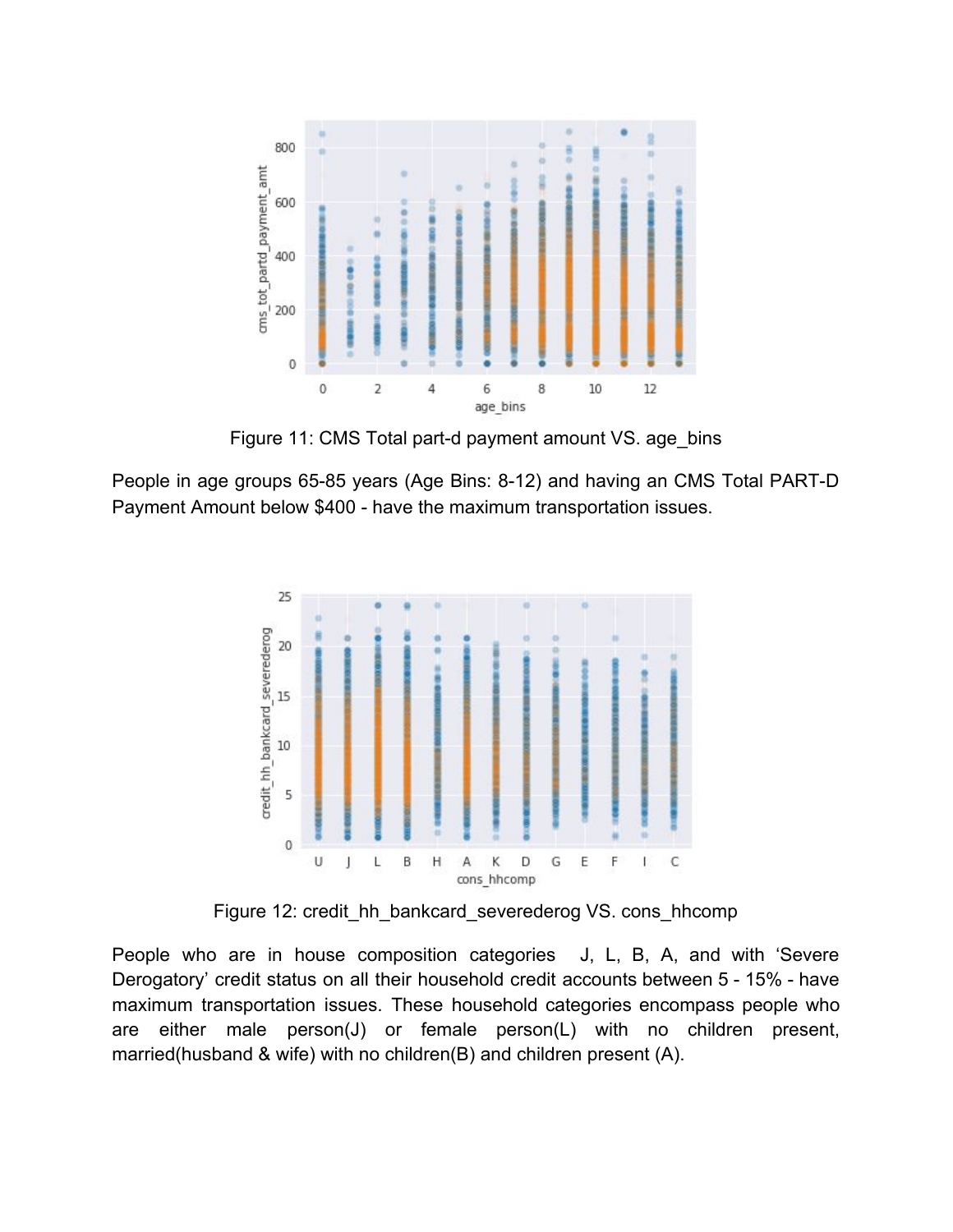# <span id="page-20-0"></span>6. Business Value Creation for Humana

## <span id="page-20-1"></span>6.1 Introduction

As referenced earlier, each year, 3.6 million people in the United States do not obtain medical care due to transportation issues. The transportation challenges affect healthcare consumers both, in rural and urban communities. Moreover, healthcare consumers today are gaining control over how - and with whom - they spend their healthcare dollars, and have become more empowered than ever before. These new-age customers want better products, higher quality service and a better overall experience with healthcare payers.

As seen from our analysis, people with chronic conditions, disability, high-debts and those who are elderly face the greatest barrier in accessing healthcare due to transportation issues. In addition to overcoming these transportation barriers, an increasing focus on customer experience is at the heart of transformation. The healthcare landscape is more competitive than ever before with an increased focus on providing better service offerings.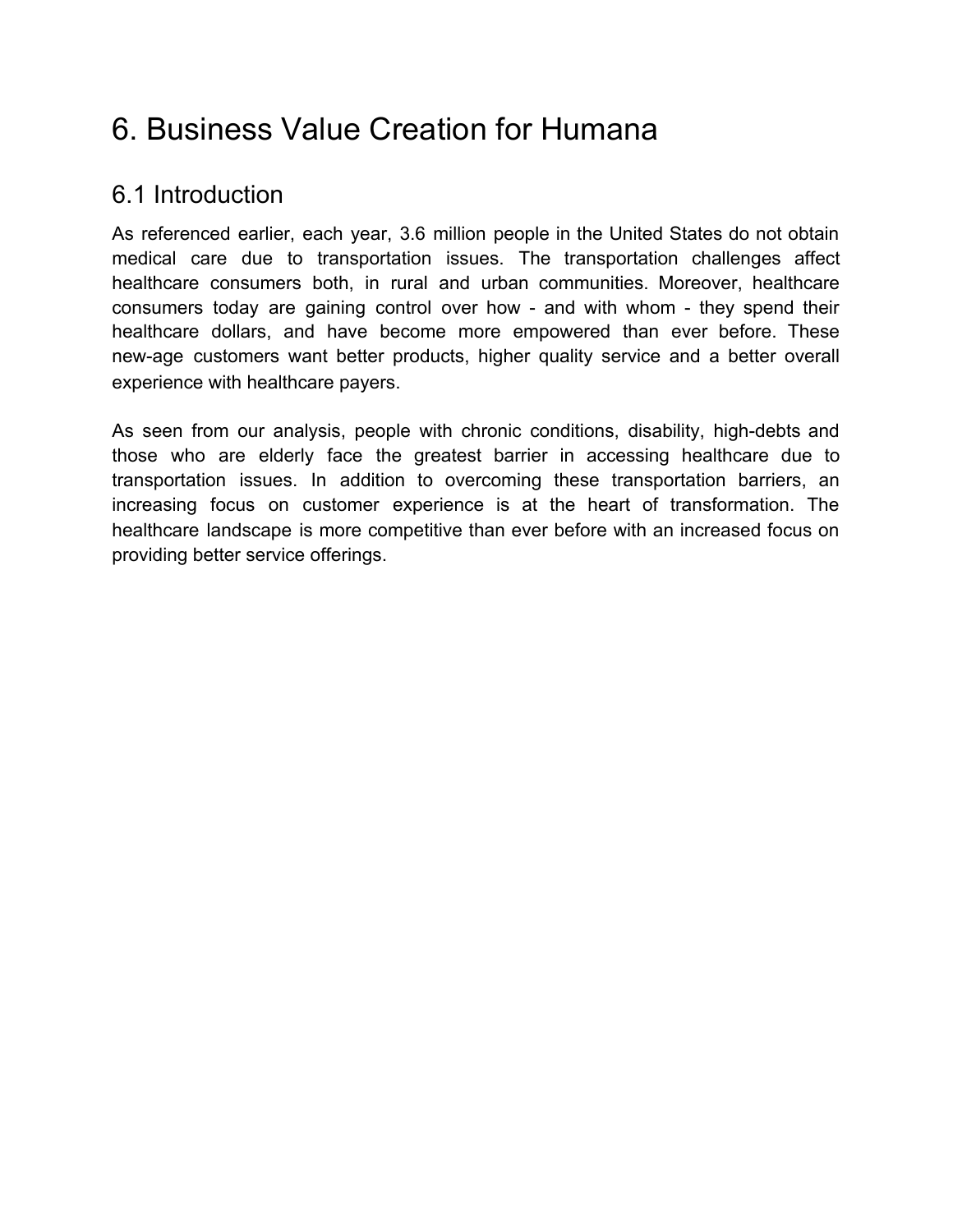![](_page_21_Figure_0.jpeg)

Figure 13. Changing Healthcare Landscape

### **Some Key Statistics [\[11\]](https://patientengagementhit.com/news/digital-health-tools-may-enhance-consumer-experience-in-healthcare)**

- 59% of healthcare consumers want to see their healthcare experiences reflect those they have in the retail space
- 78% of respondents said digital consumer experience needs improved technological support
- 50% said they would leave their current providers for one that promises better technology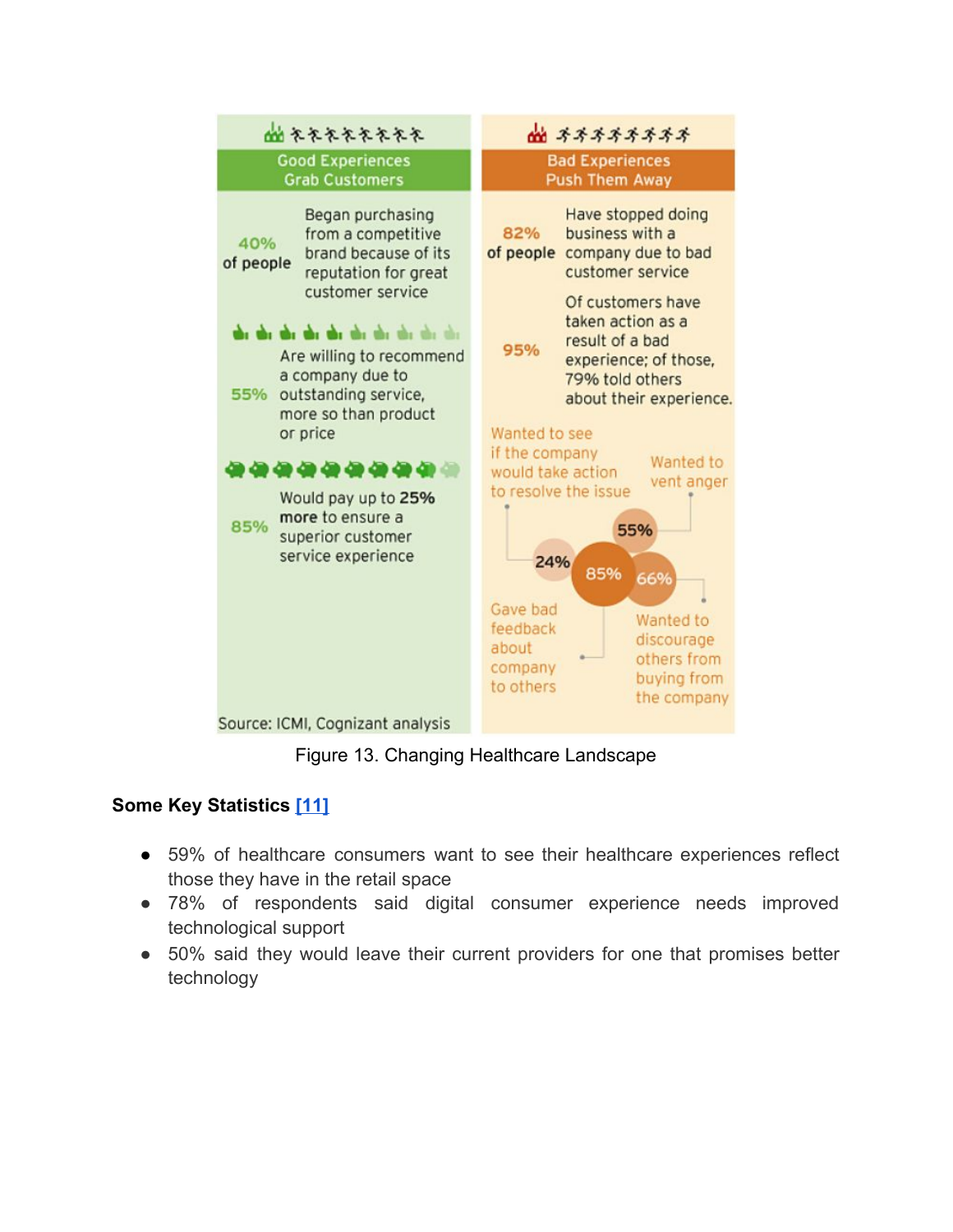It has now become more necessary than ever to increase the accessibility to healthcare services, and not rely solely on the age-old hospital visit practice. In order to bridge the accessibility gap, we need to take advantage of digitization by using virtual means to bring healthcare to patients, and more efficiently utilize pre-existing resources to overcome the physical transportation barriers in bringing the patients to healthcare.

![](_page_22_Figure_1.jpeg)

## <span id="page-22-0"></span>6.2 Bringing Healthcare to Patients - Virtual Health

Virtual Healthcare is instrumental in alleviating the distance and transportation barriers involved in healthcare. While virtual healthcare adoption has been slower in the past, COVID 19 has been a catalyst in its widespread adoption. Some known telemedicine service offerings are home monitoring, chronic care management, e-ICUs, emergency care, long-term care, online therapy and counseling, telepharmacy services, interpreter services, and patient-provider communication facilitation.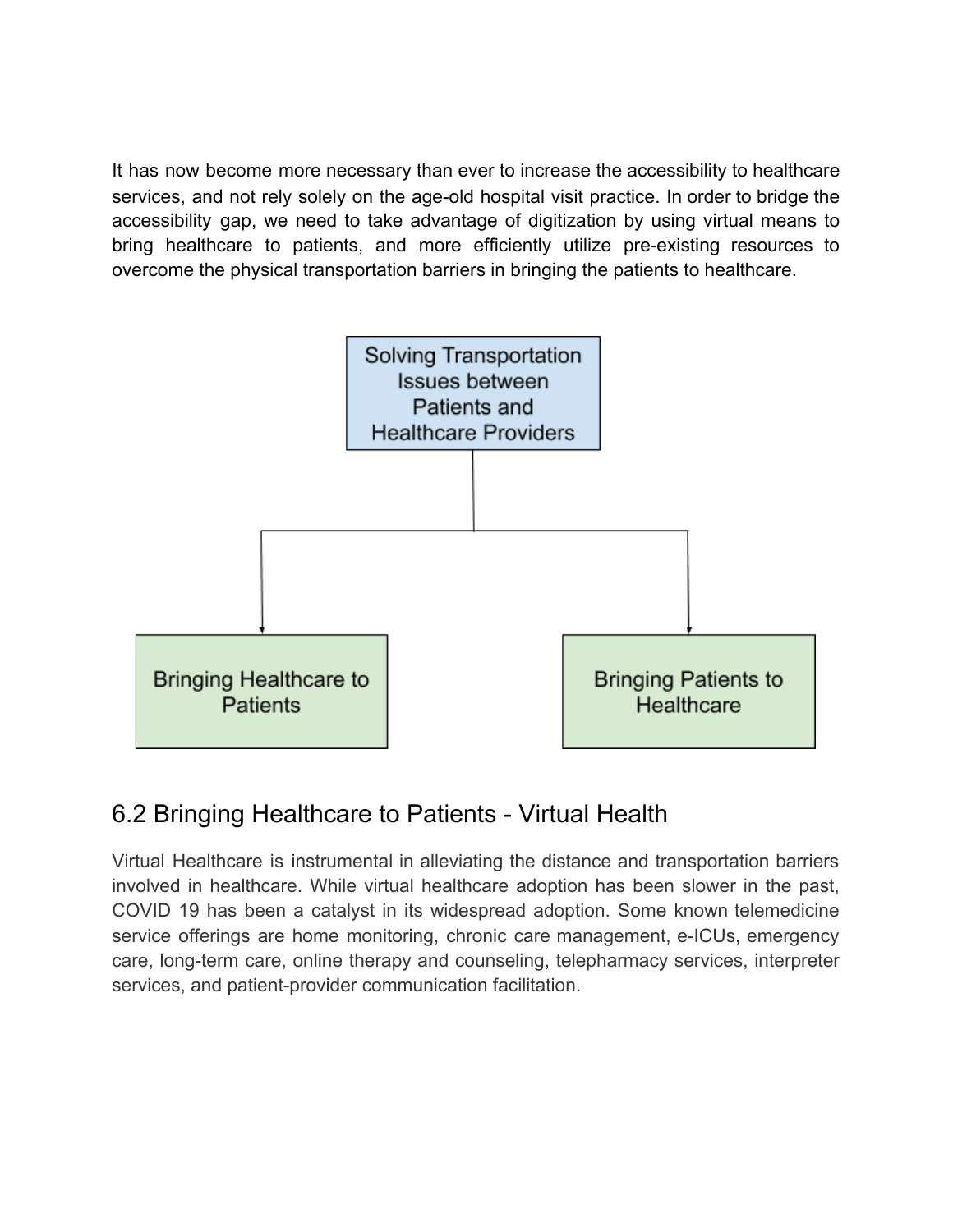Virtual Healthcare can be categorized into the following:

- **Synchronous**: Live interaction based services between providers and patients eg: Video Call
- **Asynchronous**: Amongst providers and provider-to-patient transfer of health history and patient information eg: Electronic Health Records to generate patient phenotypes such as skin disease reporting through Smart Phone Camera, vitals transmission, health tracking and medication adherence.

Widespread Expansion and Adoption of Virtual Healthcare in the healthcare service workflow can be a very promising solution for combating the transportation barriers among members.

#### **Chronic Diseases and Behavioral Health:**

On the basis of our data analysis and features contributing to our prediction, we observed that Heart, Diabetes, behavioral health and psychiatry are amongst the major reasons contributing towards transportation issues. People in the C7 category who are overwhelmed and reluctant reactors with chronic illness, have 'High' activity on the web, 'Medium' inbound calls and 'Low' preventive visits.

Chronic care management (including mental health conditions). Healthcare utilization is more than twice as high among chronic disease patients as among those without chronic disease; inpatient utilization is as much as four-fold higher. Chronic conditions compound the stress on patients to attend frequent appointments, undergo regular diagnostics, and maintain complex medication regimens.

Solutions:

- Enabling home-based diagnostics and equipment
- Virtual applications, interoperability with systems of engagement (for example, electronic health record, revenue cycle, digital front door) and supporting infrastructure.
- Blood glucose monitors or Bluetooth-enabled blood pressure cuffs

### **Low Income Access to Affordable healthcare:**

On the basis of our data analysis and features contributing to our prediction, we observed that Low Income Subsidy Availing status, Motor Vehicle Ownership, Household Composition and Homeownership Status are among the major reasons contributing towards transportation issues.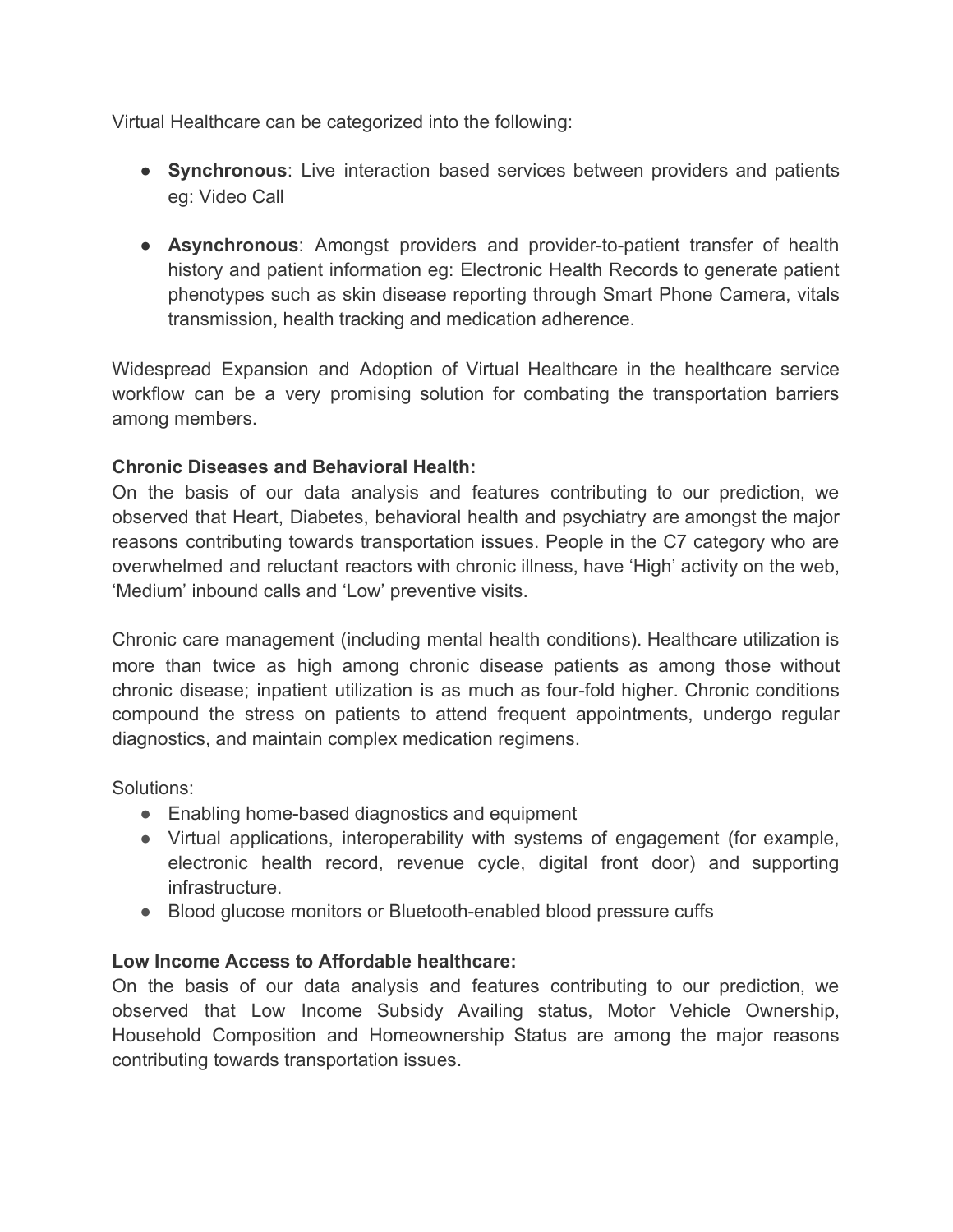According to the CDC, more than 13 million patients in 2017 went without care in just one year. The reasons why people are not able to avail the benefits of programs such as Medicare and Medicaid can be attributed to the lack of awareness about their eligibility to avail such benefits.

Solutions:

- Increase awareness of telehealth as a convenient, and affordable method of treatment for the elderly and people in rural area and people with low income
- Reach to accessible, cheap gadgets and technology devices such as smartphone and tablets possessed by some family members
- Free Internet access through community wifi hotspots or libraries

#### **Ambulatory, Acute & Routine Test Workflows:**

Our model suggests a high contribution of Count of Logical Claims for Ambulatory Services, Medical and BH Ambulance Visits, Routine Venipuncture and VCO Exams towards the prediction of Transportation Issues.

Virtual healthcare includes clinical assessment and treatment for non-life-threatening concerns reducing the pressure on ambulatory and Medical Testing services Solutions:

- Telephone triage disposition of symptoms via smartphone by experienced clinicians and licensed medical professionals.
- Problem-solving strategies eg: pattern recognition, assessment to formulate a working diagnosis.
- Electronic intensive care unit (e-ICU) programs, allowing nurses and physicians to remotely monitor the status multiple patients in ICUs in multiple hospitals
- On the wheel Medical Testing Facilities

#### **Secure Digital Identity and blockchain based services:**

A broader ecosystem with virtual care is challenging within the limits of current identity management, patient matching and data provenance issues, blocking the trust needed for providers to collaborate on care delivery in this increasingly distributed environment. It also poses increasing challenges as patients expand the types of encounters and providers they engage in, as well as where their data resides.

A blockchain based system would help establish a **digital patient identity.** This encrypted digital identity, would contain the entire medical history for the patient, and would enable them to share it directly with a registered medical practitioner after authorization. For the patient, ability to share and manage their own health records through.a digital identity also provides on-the-go access to healthcare services and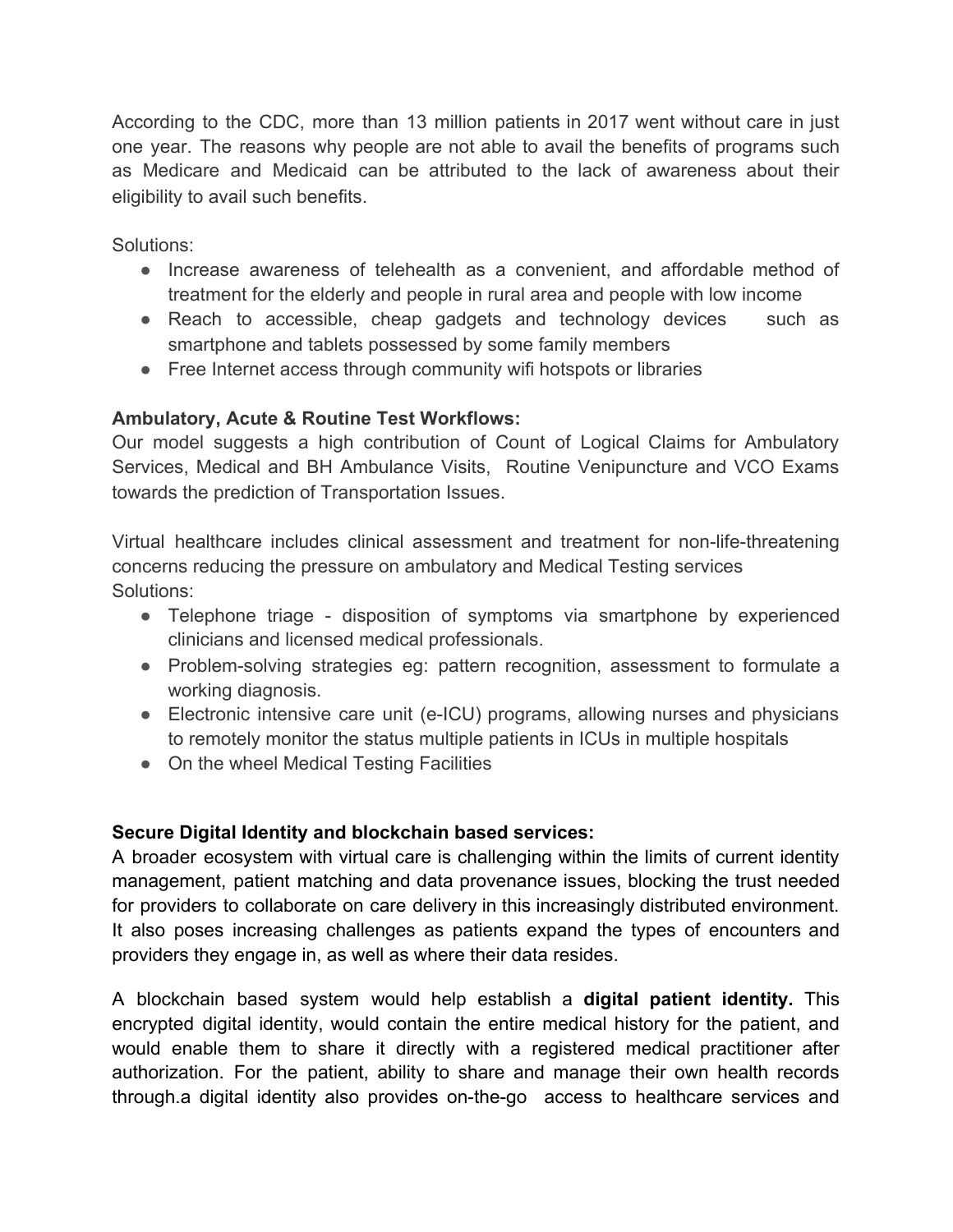prescriptions. For Humana, a secure digital identity would introduce identity verification, and thus eliminate identity fraud.

Blockchain's capabilities can help ensure accuracy, verification and immutability in the secured access for the following data types, which also align for data included in virtual care services:

- Individual transaction information, such as patient name, provider credentials, device identifiers, billing and reimbursement codes
- Transaction ownership timeline, or data provenance, such as sequence of diagnostic services provided and location of services provided
- Transaction verification statement, such as guaranteeing that data access is only granted to authorized parties and streamlining the reimbursement audit process

For the system as a whole, a blockchain based system would streamline claims processing with greater transparency and enable provider interoperability, and would be beneficial for Humana. Moreover, this would make the stored data highly secured, and prevent confidential patient data leaks through hacks.

## <span id="page-25-0"></span>6.3 Bringing Patients to Healthcare:

After a diagnosis via virtual means such as telehealth, some patients would still need to avail the services of an hospital in person due to major complication and diseases, requirement of physical specialized tests or equipment. To do so, in a quick and effective manner, without breaking the bank, much thought is needed to be put into increasing the efficiency of use of pre-existing resources.

### **Community Health Workers:**

In order to tackle the issues of healthcare access for patients due to transportation issues, healthcare providers employ community health workers (CHWs). CHWs with healthcare backgrounds assist patients in navigating the entire health care system. CHWs can also engage in transportation coordination for patients.They can help patients in transportation to and from appointments, motivate them to implement good lifestyle habits and take medications. However, the issue arises that the patients have little to no means of connecting to such CHWs.

Hospitals and physicians aso use care coordinators, who are trained in the healthcare field and are most often social workers or nurses. These healthcare coordinators cater to chronically ill or low-income patients with understanding their care plans. They also help the patients schedule primary care visits, thus reducing the trips to the E.R.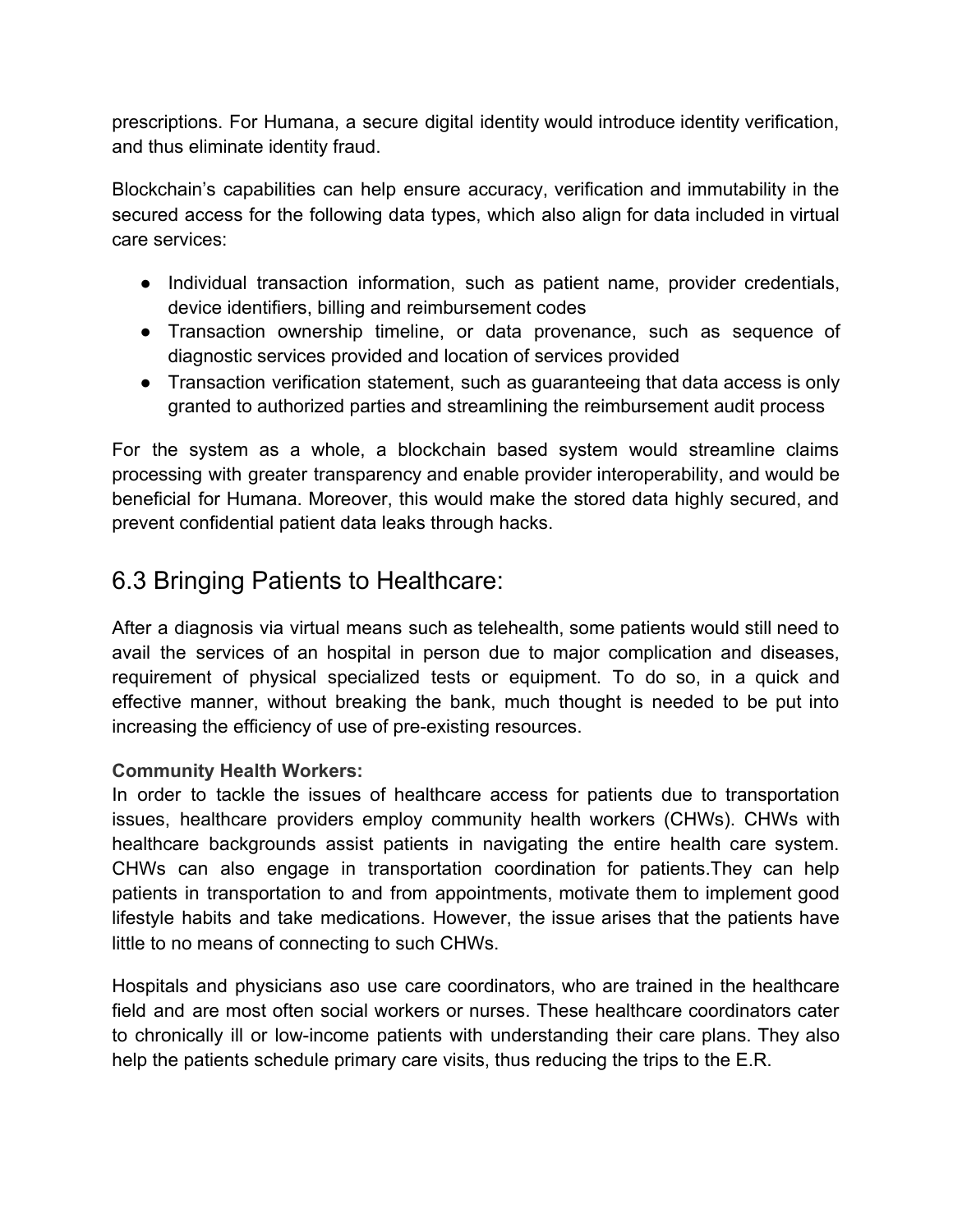Solution: Establish a platform for network healthcare providers to enable communication among CHWs and care coordinators, healthcare providers and the members of Humana (patients).

#### **Healthcare for Disabled:**

We realised the high contribution of Disability, Substance Consumption and Tobacco Consumption Disorder factors to our model to predict the transportation issues. 40% of the total senior population in the US has at least one disability. In addition, the CDC reports that one in 4 US adults is living with a disability and mobility issues are most common.

Solution: Humana can deploy awareness and information programs to educate specifically the disable people about healthcare services, catering to their special needs.

#### **Non-emergency medical Transport:**

Humana offers Non-emergency medical Transport (NEMT) as a benefit on a limited number of MA plans and all Medicaid plans. This service in essence solves the transportation limitations with a providing direct transportation service to the patient, although its practical use is limited to efficiency and ease of scheduling such a ride. Most elderly and low-income patients who rely on such services are currently unaware [\[10\]](https://www.theatlantic.com/health/archive/2015/08/the-transportation-barrier/399728/) of the existence of such service, or its long-scheduling times.

Solution: Increase awareness of the patients about the NEMT service and provide a user-friendly and optimized scheduling application, with less wait times. Access to such service would have a profound impact on resolving the transportation issues for patients largely unaware of such service.

## <span id="page-26-0"></span>6.4 Potential Business Impact

Number of people facing Transportation Issues per year in US: 3.6 Million **(A)**

[\[5](https://www.statista.com/statistics/216518/leading-us-health-insurance-groups-in-the-us/)] Humana's Market Share in US (2019): 8.4% **(B)**

Humana members facing Transportation Issues per year in US: 302,400 **(A\*B)**

[\[6](https://www.cms.gov/Research-Statistics-Data-and-Systems/Statistics-Trends-and-Reports/NationalHealthExpendData/NHE-Fact-Sheet)]Average Reimbursement per member per year: \$ 3,857 **(C)**

Assuming 15% (conservative estimate based on point 26 in [[7](https://blog.evisit.com/virtual-care-blog/36-telemedicine-statistics-know)] ) members do not need hospitalisation after a video consultation. **(D)**

**\_\_\_\_\_\_\_\_\_\_\_\_\_\_\_\_\_\_\_\_\_\_\_\_\_\_\_\_\_\_\_\_\_\_\_\_\_\_\_\_\_\_\_\_\_\_\_\_\_\_\_\_\_\_\_\_\_\_\_\_\_\_\_\_\_\_\_\_\_\_**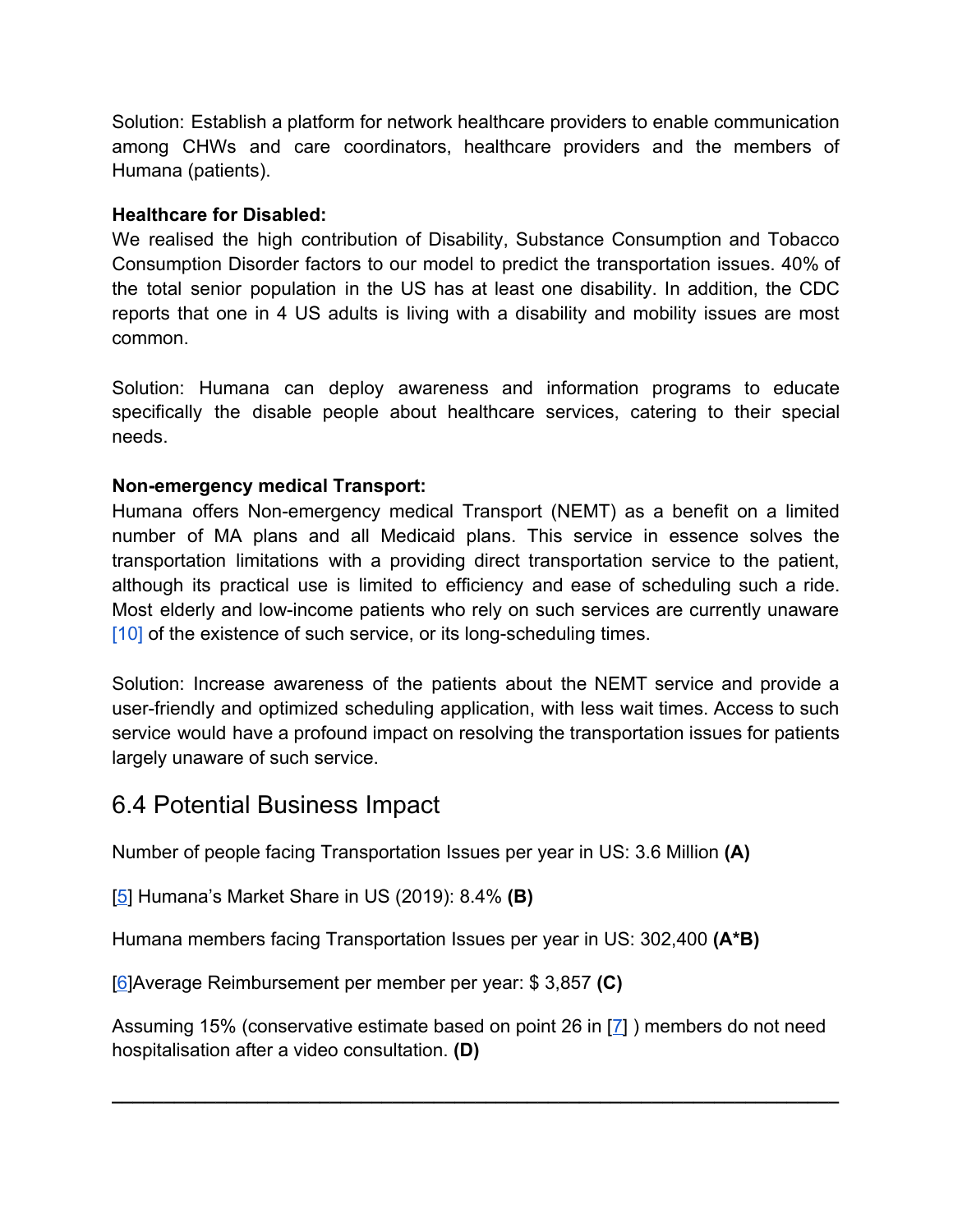Total Number of Telehealth Visits [[8](https://www.statista.com/statistics/820756/number-of-telehealth-visits-in-us/)] per year: 22 million: **(E)**

Total Number of Telehealth Users at Humana: 1.848 million **(F)=( B\*E)**

Telehealth cost per visit: \$38 **(G)**

Total Telehealth cost per year: \$70.3 million **(H) = (G\*F)**

Telehealth Integration Cost - Blockchain[[9\]](https://hitinfrastructure.com/news/blockchain-could-save-80-of-cost-time-in-physician-credentialing): \$ 44 Million **(I)**

Telehealth Setup Cost - Medical Devices: \$ 25 Million **(J)**

Total Reimbursement Amount Saved: \$ 175 Million **(A\*B\*C\*D)**

Total Costs: \$ 139.3 Million **(H+I+J)**

Reimbursement Amount Saved per year: \$35.7 Million **((A\*B\*C\*D)-(H+I+J))**

# <span id="page-27-0"></span>7. Stakeholder Analysis

|                      | <b>Member</b>                                                                                                                                | Humana                                                                                                                                                                                  | <b>Hospital</b>                                                                                                                    |
|----------------------|----------------------------------------------------------------------------------------------------------------------------------------------|-----------------------------------------------------------------------------------------------------------------------------------------------------------------------------------------|------------------------------------------------------------------------------------------------------------------------------------|
| <b>Advantages</b>    | <b>Transparent Process</b><br>Stay-at-Home Comfort<br><b>Early Diagnosis</b><br><b>Medical Data Consolidation</b><br>Cost Saving (Potential) | <b>Reduced Reimbursements</b><br>Digital Transformation<br><b>Better Service Offering</b><br><b>Improved Data Security</b><br>More Active Customer Base<br><b>Competitive Advantage</b> | More Active Customer Base<br><b>Enhanced Patient Tracking</b><br><b>Medical Data Consolidation</b><br><b>Resource Distribution</b> |
| <b>Disadvantages</b> | Increased Premium (Potential)                                                                                                                | Infrastructure Setup<br>Establish Hospital Tie-Ups                                                                                                                                      | Infrastructure Setup                                                                                                               |

**\_\_\_\_\_\_\_\_\_\_\_\_\_\_\_\_\_\_\_\_\_\_\_\_\_\_\_\_\_\_\_\_\_\_\_\_\_\_\_\_\_\_\_\_\_\_\_\_\_\_\_\_\_\_\_\_\_\_\_\_\_\_\_\_\_\_\_\_\_\_**

Table 2. Stakeholder Analysis